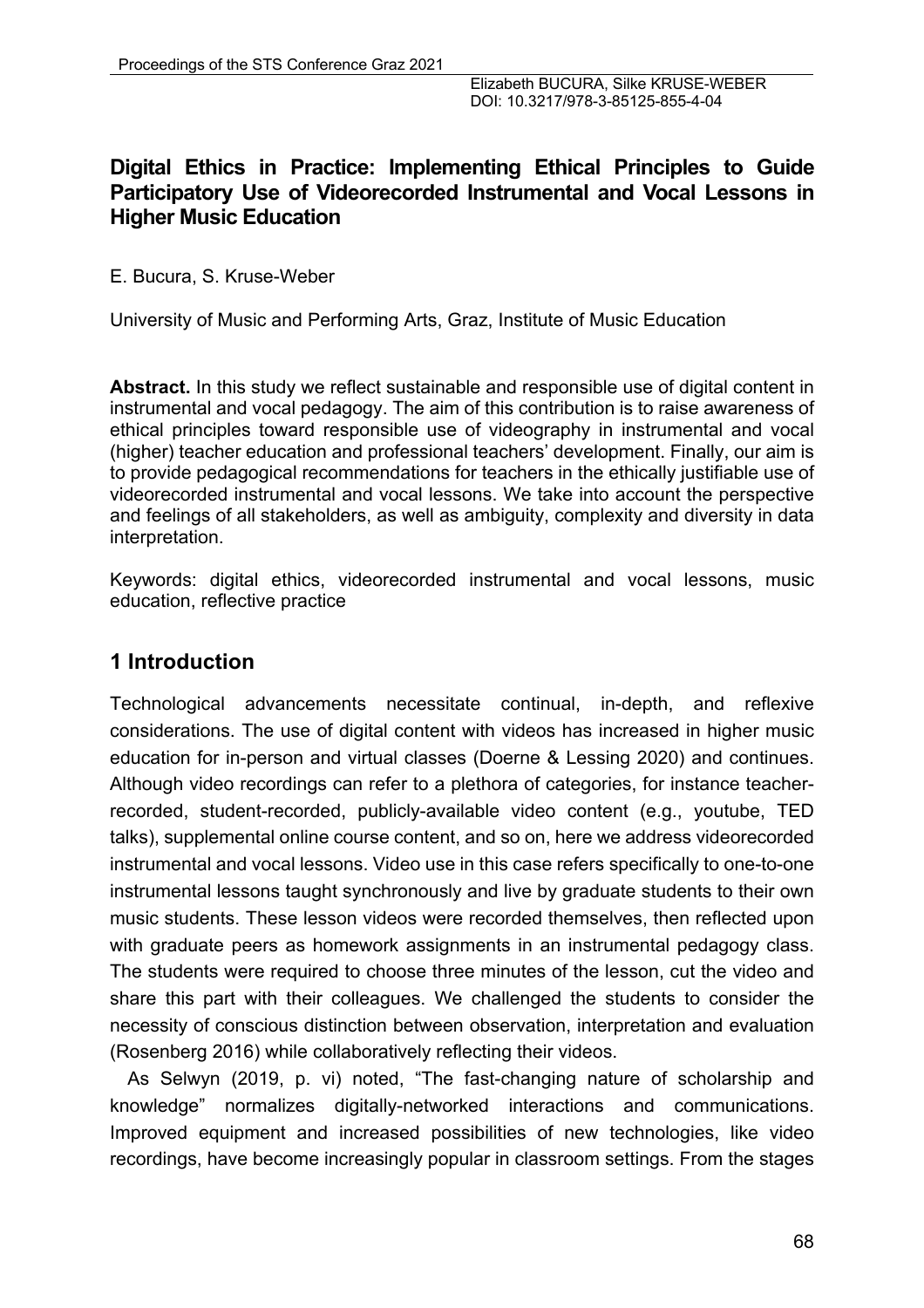of preparation and production to analysis, teacher-researchers must consider legal and ethical implications of videography with respect for subjects' rights.

Despite these challenges, video recordings in teacher education offer the possibility to overcome long-standing theory-to-praxis problems that many teachers face:

"there are films that show particularly sensitive people such as children and adolescents or people with health impairments, in which situations are presented that pose challenges for teachers and are therefore at the same time suitable for enabling problem-oriented learning by students. It is precisely because of this that they offer a

special potential for analysis with students in courses, have so far hardly been

considered in the literature." (Sonnleitner, Manthey & Prock 2020, p. 233) Desiderata within the field of music education includes data protection laws and indepth ethical discussions of videorecorded lessons in teacher education (Sonnleitner, Manthey & Prock 2020, p. 233). "Numerous videorecorded teaching situations run the risk of exposing or damaging filmed people through a targeted video cut of the raw data material" (Sonnleitner, Manthey & Prock 2020, p. 232).

The main aim of this contribution is to raise awareness of digital ethics with the use of videography in higher music education so that students who actively teach (e.g., graduate music education students who simultaneously teach their own music students) may sensitively observe, interpret, and assess learners. Video-recorded instrumental and vocal lessons of their teaching can be reflected on collaboratively and used as a learning tool. The research question is: how might students observe, interpret, and evaluate videorecorded instrumental and vocal lessons in exchange with colleagues?

We suggest field-specific ethical principles as important for music education, emphasizing peer feedback in order to create a collaborative and participatory culture. Wilkens and Shin (2010) stated that peer feedback promotes dialogue, encouraging students to see others' teaching and learning approaches. This can help students verbalize their own experiences and identify unconscious knowledge, to question and reflect on behaviors and attitudes in music lessons, and to critically examine alternative or innovative ways of thinking and acting. Further considerations for the implementation of ethical principles may emerge with the use of intentional processes, such as a community of practice (Lave & Wenger 1991). Communities of practice are groups that accept new members who adhere to the established normative practices of the group (Lave & Wenger 1991). A community of practice is a collaborative endeavor, upholding group norms, which ideally facilitates the presence and expression of diverse perspectives as the group works together toward a particular goal.

Ethics are an integral part of research from beginning to end, and ethical compliance is pivotal to achieve research excellence (European Commission (n.d.): "Ethics," ¶ 1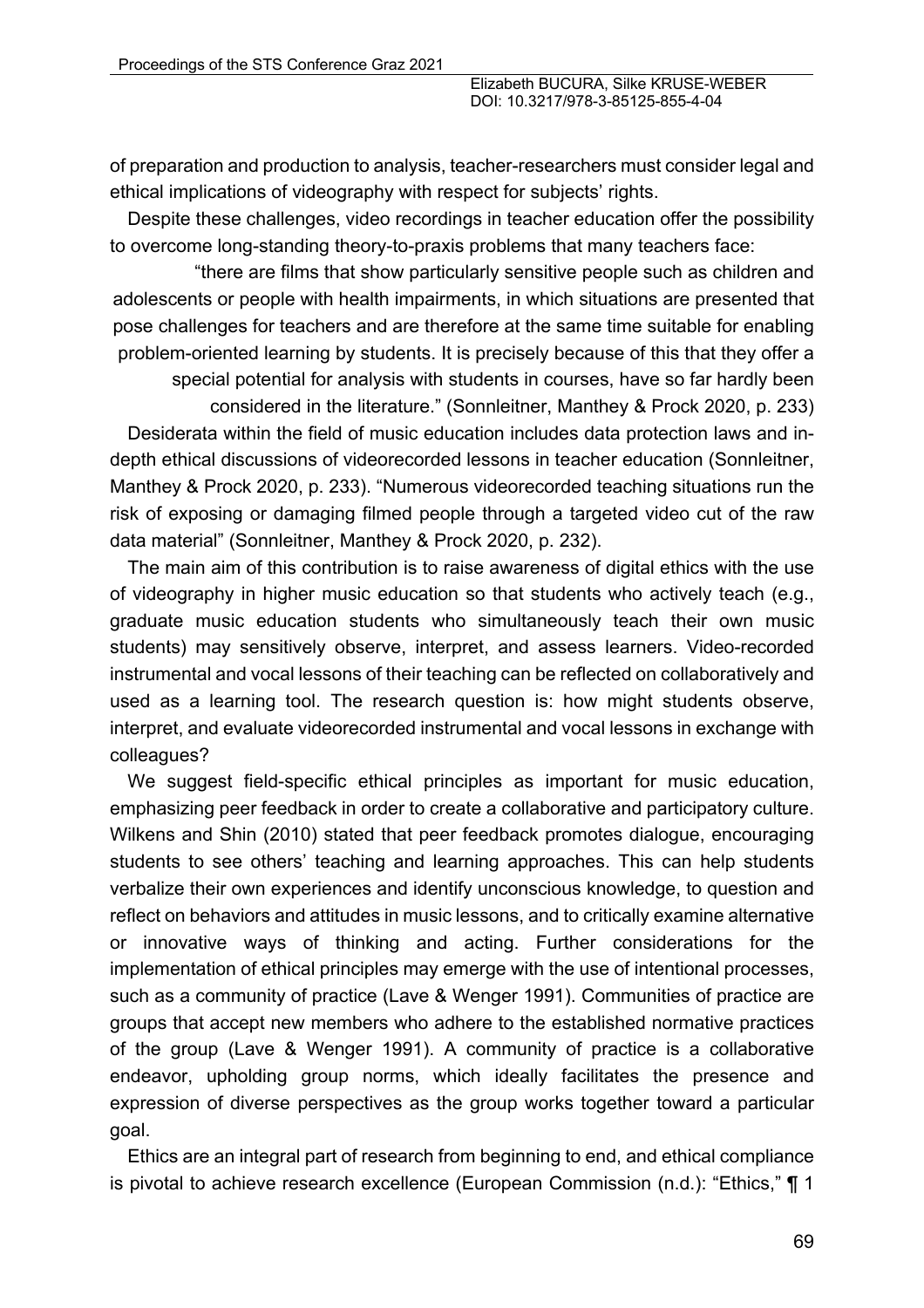[para.]). According to Clausen (2009), whose definition we used in developing ethical principles, responsibility is made up of a subject (who takes responsibility), an object (for what), one or several addressees (to whom) and those with decision-making power (why). With a framework of Responsible Research and Innovation (RRI), scientists attempt to think critically about an alignment of innovation and considerations of pressing societal issues. While upholding strong ethical stances, researchers consider communities as potential contributors as well as those impacted by innovations. Levikov, Quacinella and Duca (2020) noted that responsible research and innovation necessitates an in-depth consideration of contextual factors that impact research.

In this contribution, we summarize best practices for digital ethics informed by literature (viz., ethical principles of Smith 2003) and use them to discuss participatory scientific research and practices in higher music education. We seek a nuanced reflection that includes curated digital content and students' collective thoughts on its use. In addition, we discuss positionality that informs use of curated digital content. We include considerations for critical response among peers and experts (see Lermann & Borstel 2003) and note the role that holistic, or big picture thinking, can play in the consideration of ethics, including attitudes of inquiry and empathy and the capacity for ambiguity, complexity and diversity (Ford & Chen 2001; Goodenough 1976). A discussion of both ethical principles and pedagogical considerations in the field of music pedagogy then follows.

# **2 Background**

Our topic is distilled from a wider inquiry, the Transfer of Knowledge Project *Reflective Practice in the Network IGP.* This project is a research cooperation of the Knowledge Transfer Center (WTZ) south (WTZ Süd, 2017), which is financed by the Austria Wirtschaftsservice Society (AWS) with funds from the National Foundation for Research, Technology, and Development (Austria Fund). The aim is to strengthen processes of professionalization and knowledge transfer within a professional group of instrumental and vocal teachers. The project is characterized by intensive didactic and collaborative exchange toward testing innovative principles of reflection.

Our project is also inspired by a roundtable discussion that was held in December 2020—a component of the aforementioned larger inquiry. We invited varied experts to discuss video content for teaching, as well as overarching topics of data protection and digital ethics. The discussion included use of video recordings in lessons, focusing on ethical standards, as well as data protection and digital ethics.<sup>1</sup> The discussion was framed by the increased use and roles of video in university education and the resulting need for both data protection and security measures, as well as ethical standards to

<sup>1</sup> Due to COVID-19 restrictions, the roundtable discussion occurred in a Zoom videoconference.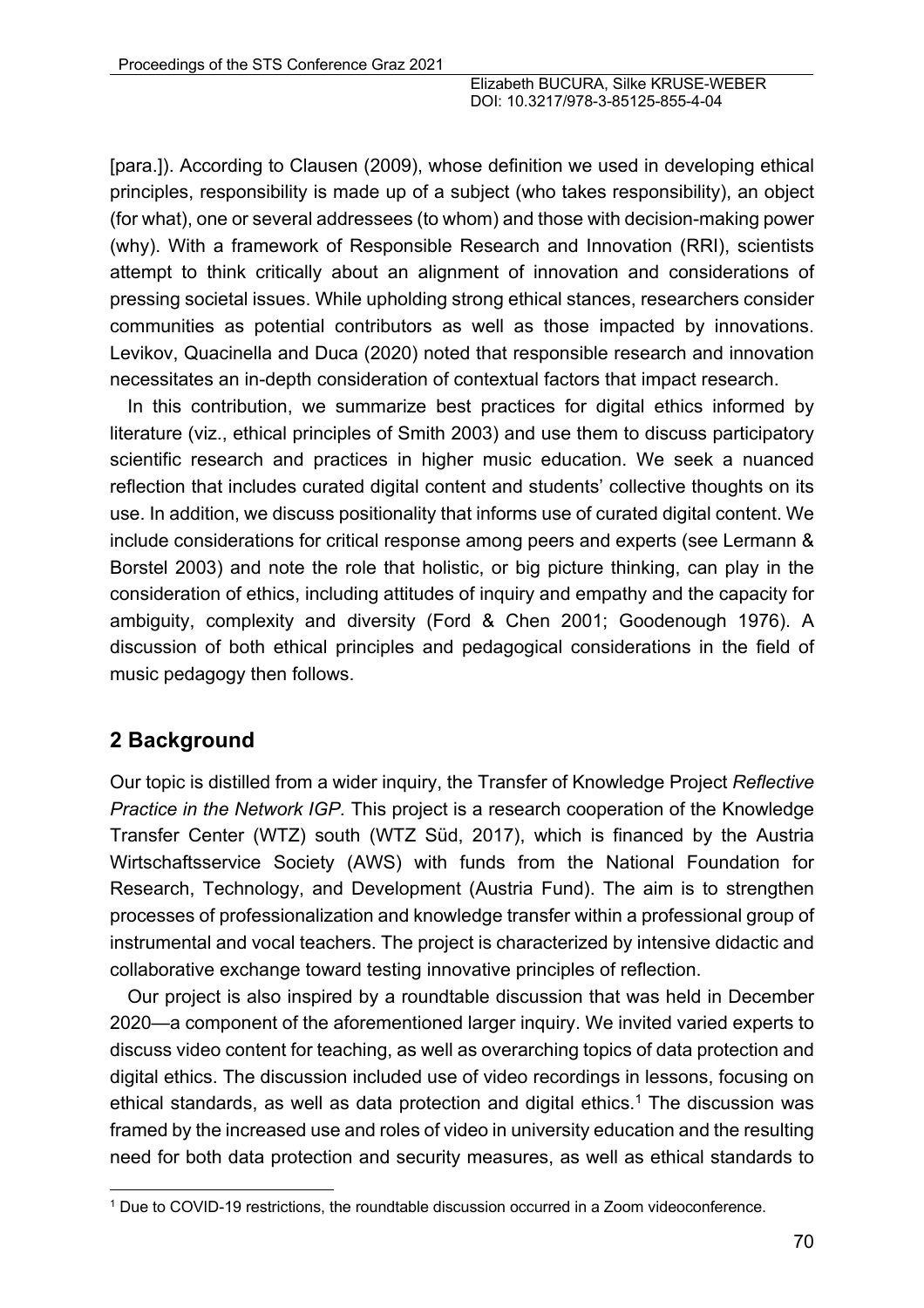guide practice. The panelists were invited by Kruse-Weber, the lead researcher on the project. The group purposefully represented a variety of perspectives and were identified as contributors by their experiences, which included expertise in digital ethics or instrumental and vocal pedagogy. Kruse-Weber moderated the group with guiding questions, for instance: In which context have you been involved with instructional videos and how can you describe your role? Following, together the group analyzed a video with guiding questions such as e.g. What do you notice? What challenges do you face? What needs to be noted? What is justifiable and useful to record, what is not? What is defensible and useful in further handling of the videos? and What are ethical concerns/reservations teachers and learners have about recording, selecting, and using instructional videos?

Panellists discussed a variety of topics that included knowledge-transfer processes (including digitization), broad societal challenges and a need for positive change aligned with RRI initiatives. This led to another tenant of RRI involving participatory science, specifically crowdsourced scientific inquiry. Panellists sought representation and participation among those with diverse roles, for instance teachers, professors, and graduate students. In addition, panellists affirmed value for the integration of communities of practice into collective processes of problem-finding and solutionidentification. The panel recommended generating innovative research in participatory processes that includes a variety of collaborations among communities of practice.

The roundtable discussion provided a foundation for later analysis. It was audio recorded, and research assistants transcribed the discussion. Kruse-Weber and Bucura separately coded the transcript for themes and discussed them in identifying emergent themes. Themes related to both of the overarching topics: data protection and ethical standards. We focus primarily on ethical standards in this manuscript. Major themes related to ethical standards included the following: continual reflection, transparency, and harm avoidance. Participants raised concerns, for instance, about purposes of the video, depiction of those in the video, informed consent to participate in being recorded, and storage and protection of the video recording.

### **2.1 Discussion of Data Protections and Ethics**

The roundtable discussion led to insights for ethical principles that may guide use of video in higher music education for videographic instrumental and vocal lessons. We refer to this roundtable discussion as it provided an initial foundation for analysis toward the ethical practices we discuss in this paper. We summarize the roundtable here in two parts: data protection (§2.1.1) and ethics (§2.1.2).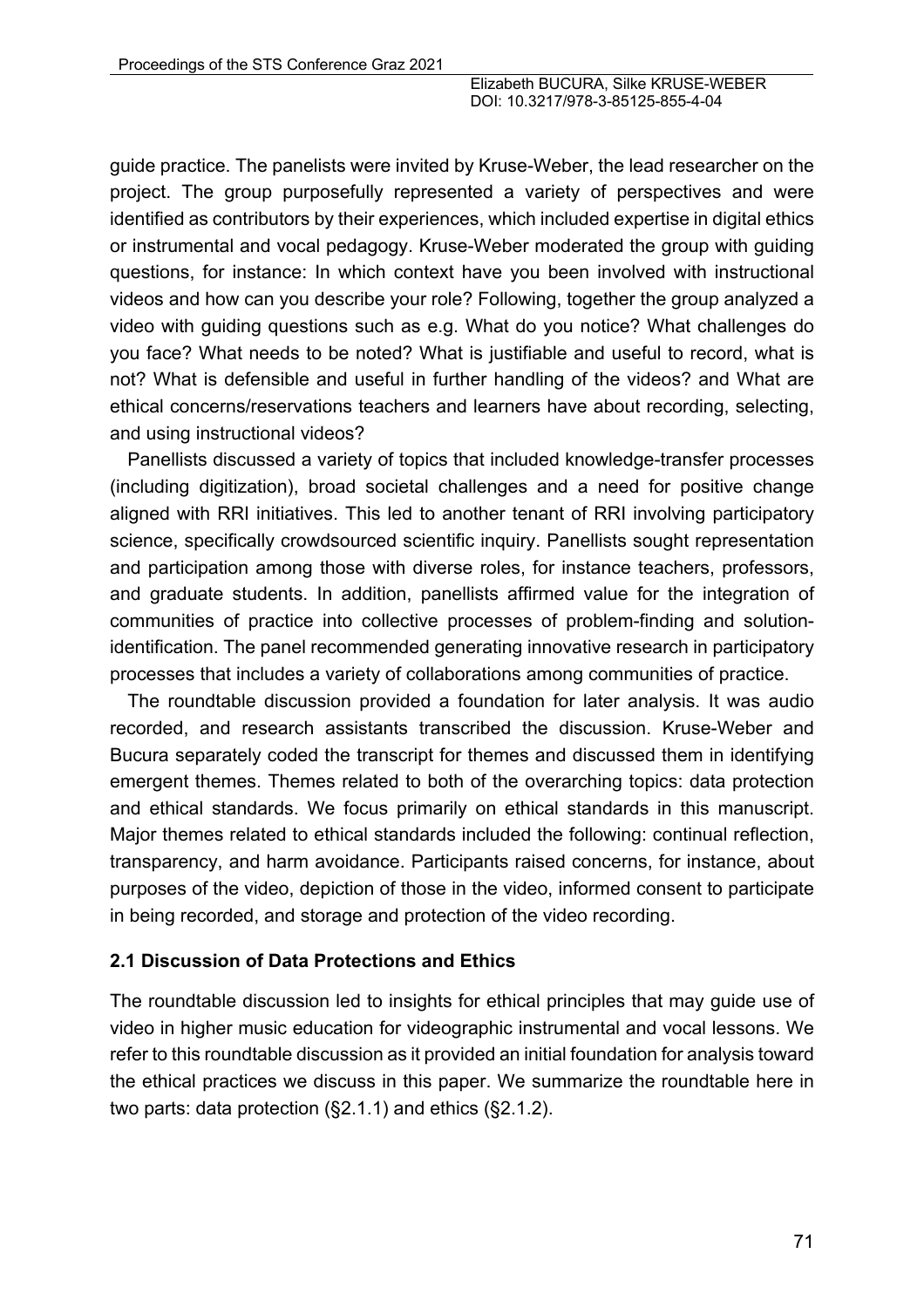### *2.1.1 Data protection*

Roundtable panellists focused their discussion of data protection on legal guidance and practice. They noted that data protection provides guidance supported by legal terms, ensuring the right of personality and informational self-determination, as well as protection for private citizens from any encroachment upon it. Article 4, no. 1 of Regulation (EU) 2016/679 defined personal data as information that relates to identified or identifiable people (Council of the European Union & European Parliament 2016, p. 33). When enough individual characteristics are shown, the individual's identity can be deciphered, then use of the content without permission is then prohibited (see Aksoy, 2008).

Practical considerations for data protection included privacy, copyright, teacher- and student-preparation, and knowledge transfer processes. Panellists discussed not only whether one should display video content, but also to whom videos might be shown, how much video to show, and the need for a clear rationale for use. Further, panellists discussed the scope of knowledge transfer processes in relation to researchers and communities of practice.

## *2.1.2 Ethics*

Dialogue involving ethics was decidedly more practical in the roundtable discussion, although less precise. Panellists posed guiding questions to ground educational researchers in ethical inquiry. While necessary and we include them, their voluntary nature contrasts the obligatory nature of data protection laws.

Panellists considered the feasibility of anonymizing video subjects and determined it could be tedious to carry out and could also disrupt critical analysis by obscuring facial expression, for instance signs of understanding or stress, which are particularly important indicators to be used as teaching tools. Panellists enthused that ethics dictate one speak transparently with those included in the film. Conversations should be open so participants can have ownership of their part, providing autonomy over their own content. Panellists felt however, that social pressure may make it difficult for students to deny consent in the presence of peers.

Panellists stressed that video platforms offer varying degrees of protection, particularly when videos are not hosted on internal servers. Thus, those who intend to use such platforms should consider carefully how to protect subjects' data. They recommended guiding principles for making such decisions and discussed the hierarchical implications of who has control of the video, for instance professors or students.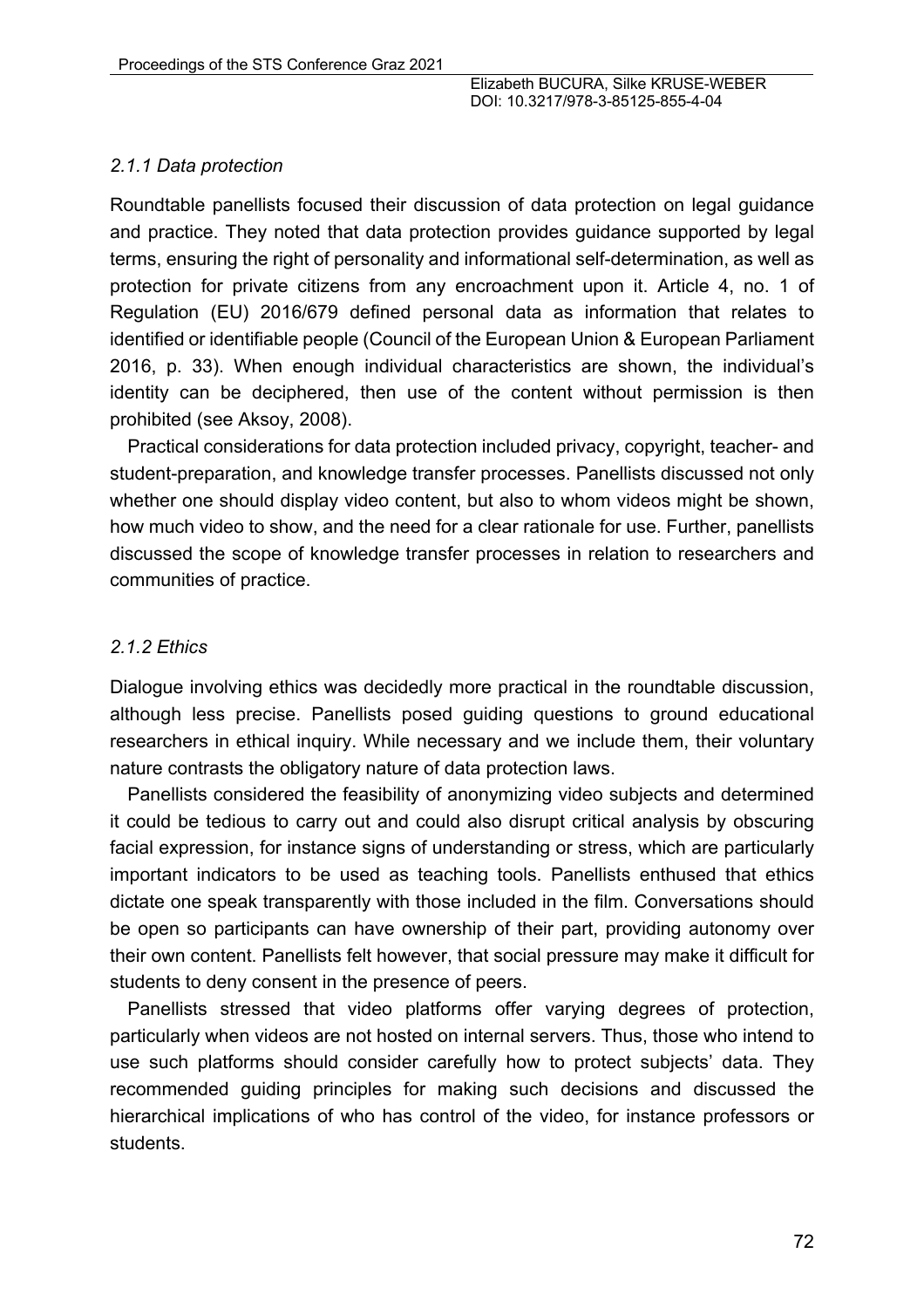## **2.2 Responsible Science, Ethics and Pedagogy Scholarship**

Authors have discussed ethical considerations in general, both in terms of pedagogy and digitization and media. Blomberg et al. (2013) noted five research-based heuristics to guide video use in preservice teacher education. Specifically: when, how and why one might choose to present video content to students in discussion of affordances and limitations. Blomberg et al.'s suggestions included (1) an identification of learning goals, (2) identification and rationale for instructional approach, (3) specific video materials chosen for use, (4) acknowledgement and articulation of limitations, and (5) alignment with both instructional goals and assessment strategies.

### *2.2.1 Digital material*

Widespread societal and technological changes have impacted higher education. For instance, digital media play increasingly important roles in higher education contexts. This is particularly true in current times, as education became largely virtual during the COVID-19 pandemic. According to Pink, Lingard and Harley (2016), novel possibilities exist for the use of digital video pedagogy, which can bring about positive and radical changes. They noted:

"In a contemporary context where mobile media and technologies are increasingly ubiquitous in everyday life… being at work can be understood as participating in a digital material environment."

The authors use the term *digital materiality*, referencing Pink, Ardevol and Lanzeni (2016), to discuss contexts by which digital forms, materials and designs are integrated as processes of research, design and intervention. Pink, Lingard and Harley noted that not only can these technologies, platforms and content become integrated, but they may also become entangled as individuals navigate their usefulness in professional practice and in relation to one another. While we focus specifically on digital video, we recognize ways digital materials beyond video are emplaced, integrated, and entangled in preservice music teachers' lives both within and outside professional practices.

### *2.2.2 Open software*

Technological developments have brought about new possibilities, therefore change, to both science and education. Open platforms, for instance, encourage community participation in science so that global challenges might be considered collaboratively (Pardo Martinez & Poveda 2018). *Open data* is also a term used to describe data creation that involves great public interest (Hasegawa & Asano 2016). Sikder et al. (2019) noted that the term *open* itself, has encouraged new approaches to both science and education.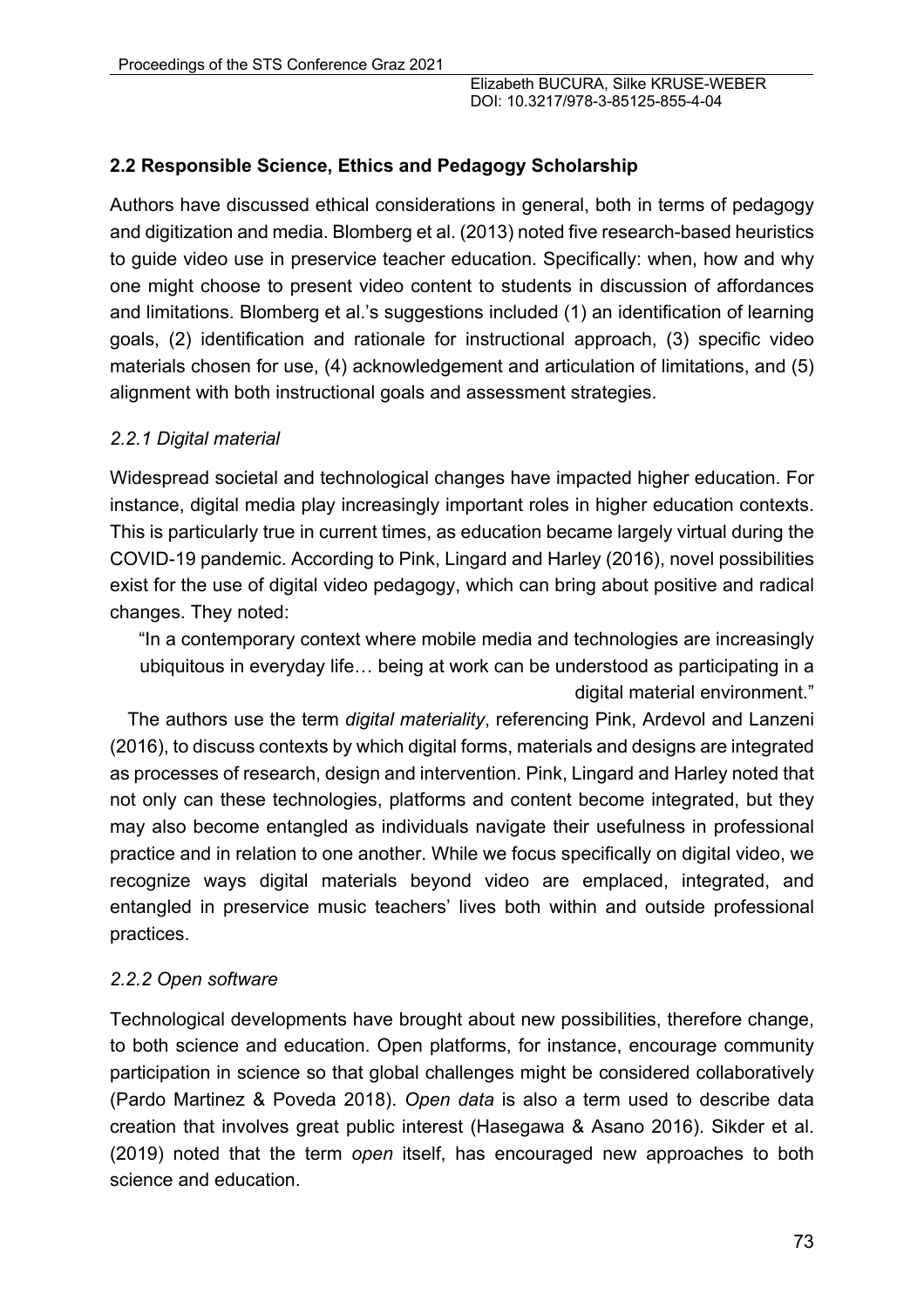In a study of RRI implementation in higher education, Levikov, Quacinella and Duca (2020) sought best practices. They noted that academics must maintain an open and receptive mindset, being responsive to societal needs. Authors also stated that academics must foster connections with stakeholders outside universities. Levikov, Quacinella and Duca recommended contextualizing a nuanced understanding of RRI, which in our case highlight diverse voices (for instance university students' own music students) represented in a pedagogical course for instrumental and vocal music teaching.

Additionally, five approaches can be applied to the use of open science (Sikder et al., 2019, p. 412, fig. 80, drawing from Fecher & Friesike, 2014): *democratic*, using socalled "free knowledge"; *pragmatic*, where diverse people like researchers, teachers and students intensively collaborate in order to create; *infrastructure*, using open tools and platforms (video); *public*, a citizen science approach used for identifying participants as well as others; and *measurement*, acknowledging value for possible alternative impacts (e.g., different types of participants, diverse voices).

#### *2.2.3 Participatory culture*

Current students live in a participatory and often virtually-mediated environment. Jenkins (2006, p. 5) described participatory cultures as low-barrier opportunities to create and contribute while experiencing informal mentorship or support. Jenkins noted that participants should feel socially connected to one another. Particularly due to COVID-19 restrictions, a reliance has developed for digital mediation that can become crowdsourced. The concept of crowdsourcing research builds on communities of practice, highlighting their role in problem-finding and collaboratively brainstorming solutions for a societal benefit.

Music education scholars Hewitt (2009, p. 3) and Shevy (2008) discussed the importance of communities of practice. Hewitt described communities of practice as having distinctive practices and behaviors that define their group identity (e.g., through music creation, performance and consumption). Shevy emphasized extramusical norms exercised by groups that define communities. According to Hewitt (2009, p. 4), three are particularly important in higher music education: pedagogical practices, performance practices, and transmission practices.

In education, learning involves interconnections of experience (prior and current), inquiry, collaboration, information, and so on. These interconnections necessitate group norms that define community practices. Communities of practice may institute norms such as respectful dialogue, mutuality, negotiation and a sense of welcome. In parallel, scientists seek participatory spaces, involving collaboration and a negotiation of varied perspectives. The resulting ambiguity, complexity and diversity of practices is reminiscent of teaching/learning communities of practice.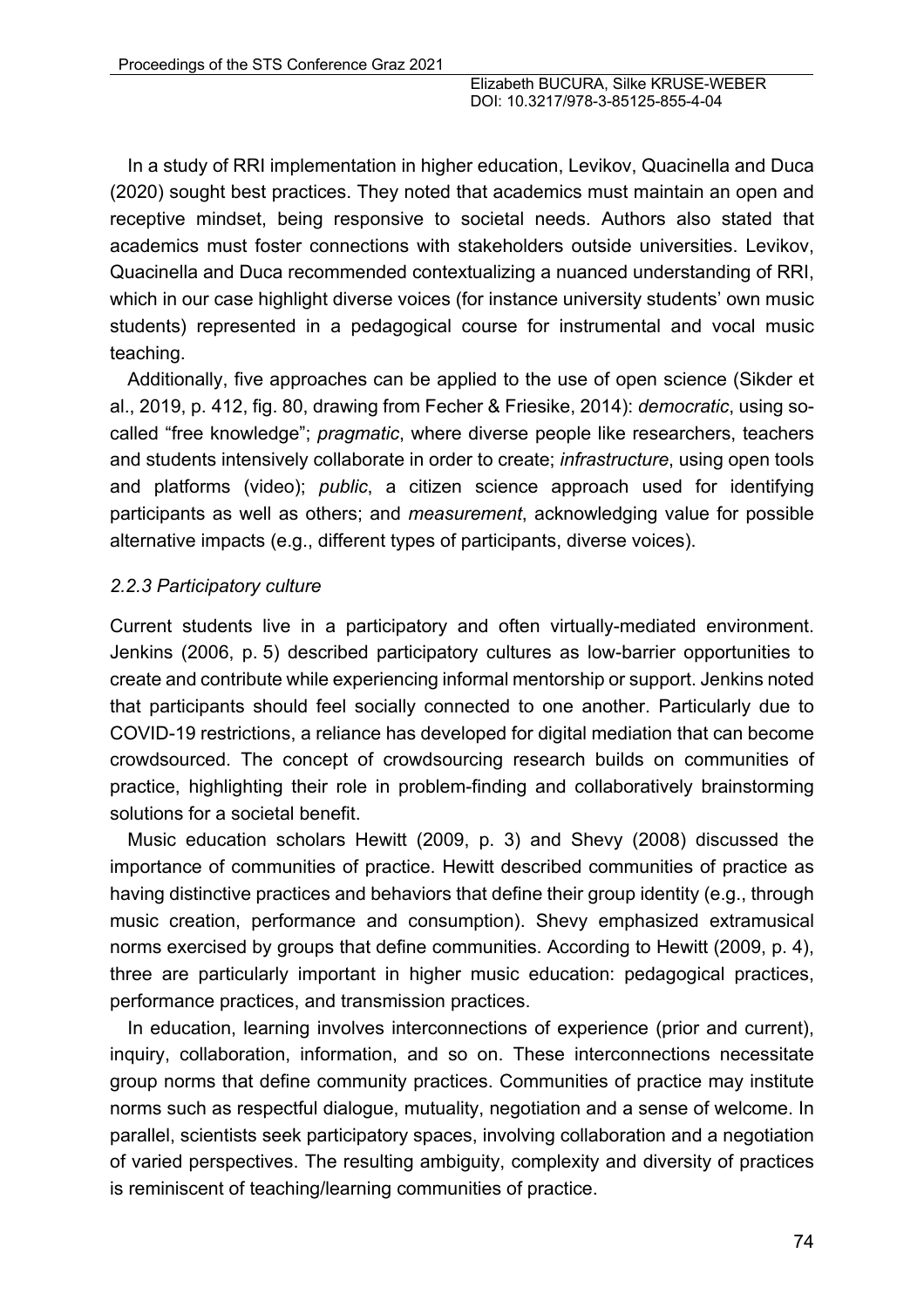Pink, Lingard and Harley (2016, p. 5), drawing on Fors, Bäckström and Pink (2013) and Howes (2005), advocated the concept of *emplacement*, suggesting the sensory experience of environment, including virtual environments, is integral to the learning process. Learning, therefore, can be understood as embodied, and furthermore, embedded, enacted, and extended (Schiavio & van der Schyff, 2018), "not as embodied but also as emplaced" (Fors, Bäckström and Pink 2013, p. 182) in an integrated relationship of mind, body and environment. According to Pink, Lingard and Harley (2016, p. 5), approaches in the cognitive and psychological sciences must reconsider digital learning environments to emphasize embodied experiences of technology use. These experiences are impacted by learning environments, whether they are in-person, virtual or hybrid.

Questions persist about the nature of learning and interacting in scientific inquiry. Increasing virtual interactions (e.g., online and hybrid classes) and digital content influence teaching and learning. Historic preservation of digital content is challenging in that it can be ambiguous and open-ended. For example, it can be difficult to maintain a historical record that retains the dynamic nature of commenting, re-tweeting, texting, sharing and so on, that may be decontextualized or lost entirely in records. This is often true, too in educational environments, where differences exist in the preservation of historical records, although conversely so. For instance, person-to-person conversations may be lost in a live class, yet digital mediation may preserve conversations (e.g., digital discussion board or video-recorded breakout room discussion), necessitating continued ethical considerations.

# **3 Discussion**

We now discuss digital ethics specifically to music education research and practice. We reflect on research findings against the background of policy- and theory-driven debates about the role of science and universities in society, particularly how digital ethics can be imagined in pedagogical and research use. In this section, we discuss three topics: ethical principles (§3.1), pedagogical considerations (§3.2), and holistic thinking (§3.3).

## **3.1 Ethical Principles**

An examination of the ethical implications of increased digitization for research practice and research organization is important. This involves a discourse on digital ethics, which are the ethical aspects of research and design specific to digitization practices and approaches. Such problems may reference the design of digital technologies and products but also reference digital methodology. We focus on the latter. Based on the roundtable discussion, we summarize ethical principles for pedagogical practice.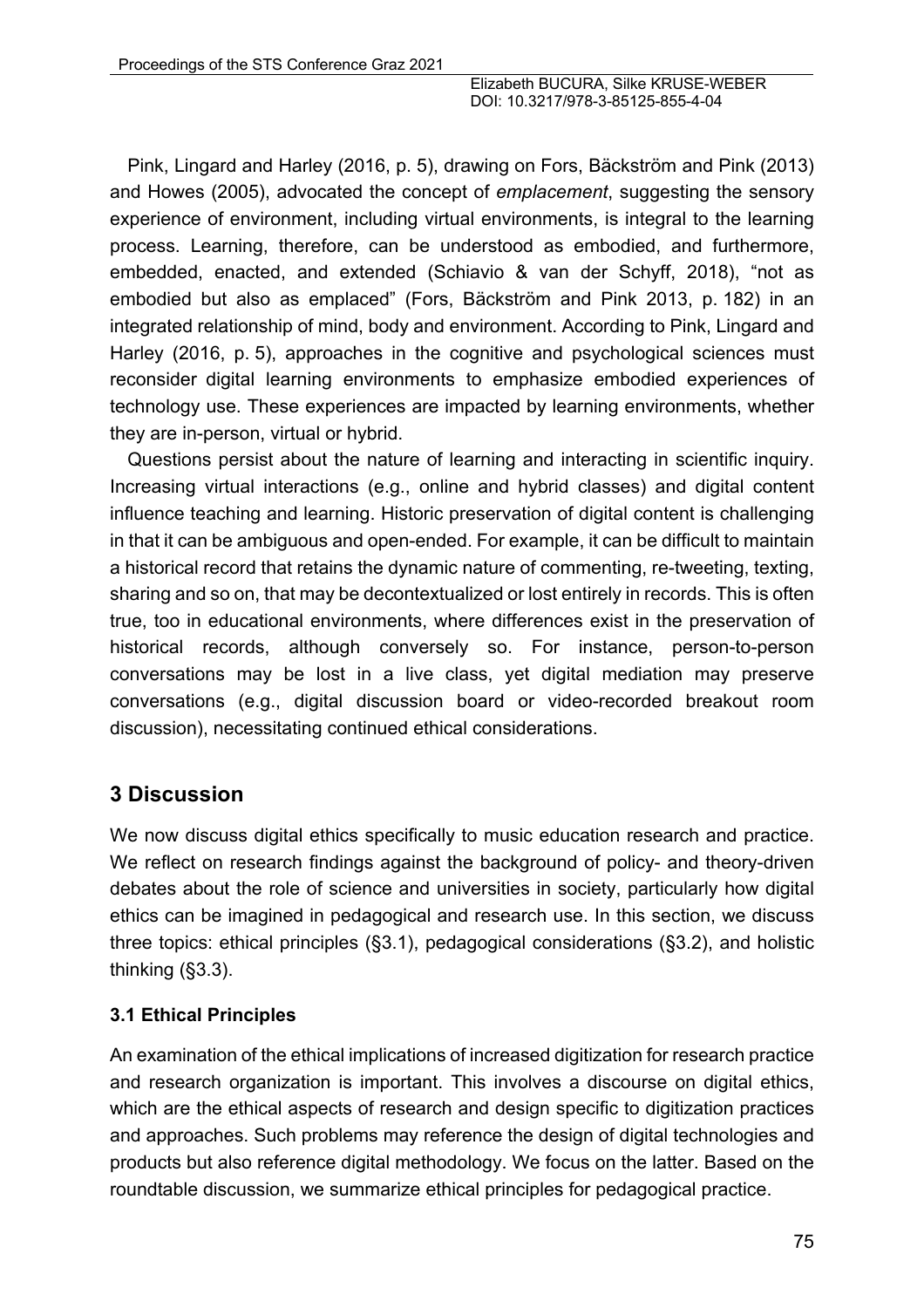Digital tools for pedagogical practice can include, for instance, recordings of online lectures; videos made by teachers and students for tutorials and assignments; YouTube videos used for analysis, evaluation, and modelling; and so on. Videos are particularly valuable for self-reflection. Roundtable panellists noted that students who produced a video tended to practice more, leading to self-reflection, self-organization and self-competence. They noted that recorded videos eliminated problems of poor sound quality, delays and poor internet connections, which can be particularly problematic with digitally mediated and synchronous virtual music instruction.

Ethical principles outlined here involve transparency and explicit voluntary consent. Detailed questions are noted in order to guide practical decisions. Teachers can ask, for example, the purpose of a video, underlining rationale for its use, including whether different people have different purposes, and whose interests the video might serve (and how). These questions can provide varying levels of analysis. The university professor must pose such questions (to themselves and to university students), yet the university students who also teach their own music students should then also consider these questions for their own teaching. Those on the video (possibly young music students and their parents) should similarly be consulted in terms of their role on the video, who might view the video and for what purposes, which provides necessary information prior to their consent (and assent) to use the video. Teachers must weigh potential benefits against harms that might result from a video's use, which can be complex and intersecting. They must also consider what will happen with the video afterward. For example, will it stay within a small circle, become published, or deleted? If published, one may lose control of distribution. What is the context of the video? How does it depict people and the situation? This can be particularly important when subjects perceive they are presented negatively. Imperfect teaching examples, however, are important for student evaluation and analysis, as no human interactions, including teaching, can be deemed perfect. Furthermore, it is important to foster a learning culture with a growth mindset (Dweck 2006), in other words focusing on learning rather than existing ability.

Considerations should also involve informed consent, which is ubiquitous in research. However, in practical teaching and learning, it may be less obvious how to ask for and continually ensure consent. Individuals' rights to be informed are important indicators for whether a video should be made or used; who will record it; and how it will be recorded, stored and shared. Additionally, are there multiple views? If so, what rationale supports the need for them?

### **3.2 Pedagogical Considerations**

Here we discuss the importance of reflecting and fostering a reflective disposition, significant goals for teacher educators and students alike. One's reflective skills also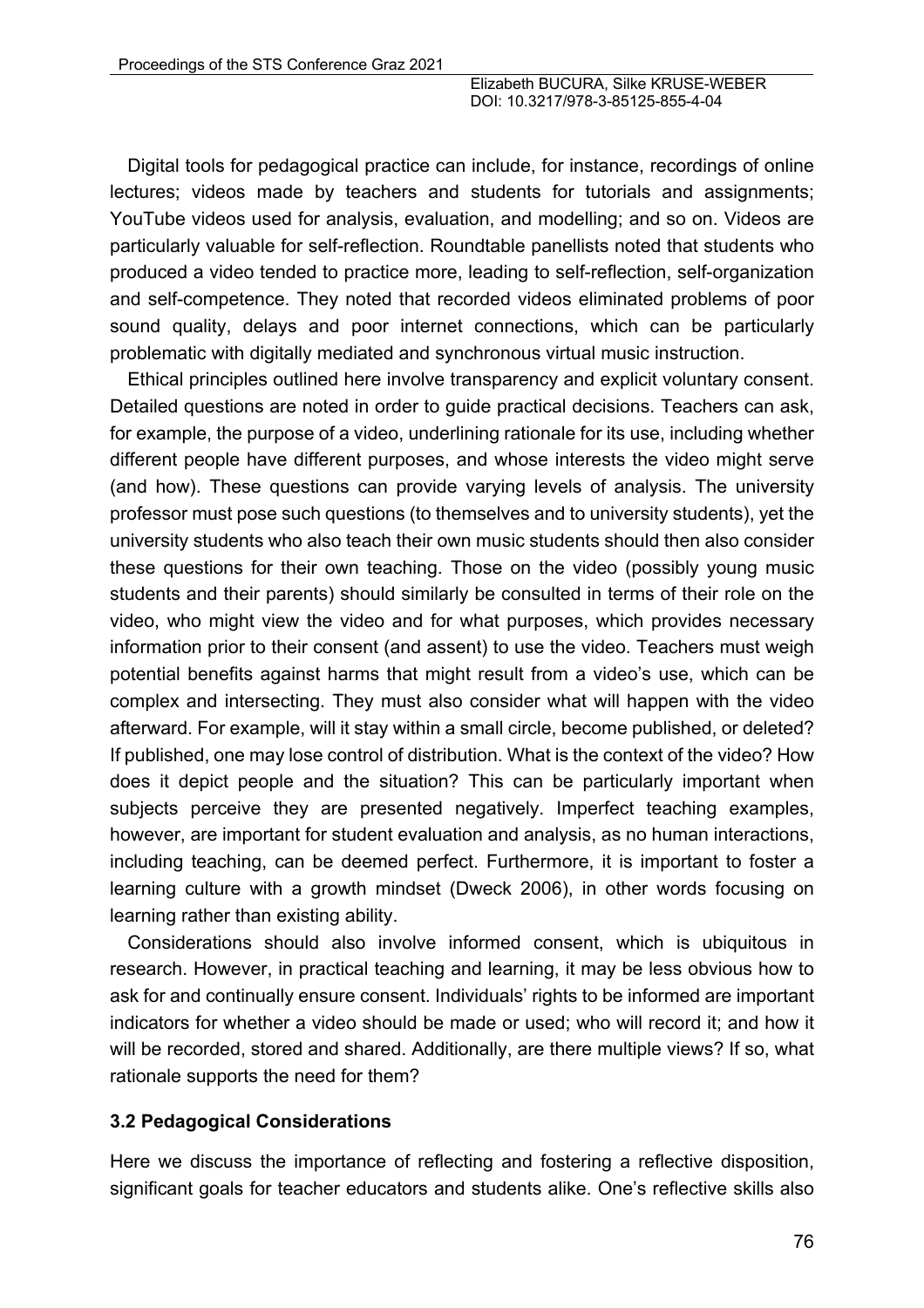serve a research-minded approach. We focus on the critical response process (Kruse-Weber & Hadji 2020; Lermann & Borstel 2003), which we have used to foster such dispositions. We outline specific principles here to guide practice.

## *3.2.1 Participatory practices*

In a community of practice, participants should gain perspectives by learning from and with one another. Diverse perspectives are therefore welcome and necessary. Digital spaces and digital content can serve to build up or perhaps subvert holistic thinking however, possibly skewing broad perspectives. Cheng and Zhang (2017) drew upon the work of Ford and Chan (2001) and Goodenough (1976) to describe holistic thinking as a style of cognition that begins with the big picture. In the first step of the crtical response process learners express overall statements of meanings (Lerman & Borstel, 2003). Holistic thinking therefore involves the whole first (cf. Clarke 1993), providing a foundation on which details can be considered contextually. According to Sandars and Murray (2009), while reflection is known as a tool for lifelong learning and professional practice, undergraduate students must nevertheless learn these skills.

## *3.2.2 Fostering critical thinking*

Critical response is one process used to connect to ethics and practice, considering the possibilities of ambiguity, empathy and diversity toward building and furthering a participatory culture.

In music pedagogy we have drawn from critical response process (Lermann & Borstel 2003) to engage student-centered opportunities for gaining skills in reflection, feedback and growth. The pillars of critical response can support a collective and meaningful dialogue. For example, ethical dilemmas (hypothetical or experienced) can be considered collaboratively using video reflection. Such dialogue can engage all members, creating open spaces for diverse perspectives and meanings about teaching and learning, along with the tensions and negotiations inherent that might lead to best practices and personal growth. With critical response processes, participants (e.g., artist musicians, teacher/facilitators, students) progress through five guided stages that first include initial and personal impressions, followed second by neutral and open questions that lead toward an understanding of the learning process or ethical situation. Third, participants formulate feedback through neutral questions that mirror what they noticed or what occurred. Importantly, these questions must be devoid of judgement. A fourth stage follows, in which they express personal opinions, interpretations, and possible solutions. The fifth stage then engages participants in summarizing the discussion and identifying next steps (Lermann & Borstel 2003).

Through such critical thinking, students verbalize their experiences and uncover unconscious prior knowledge. Students engage in a critical examination of alternative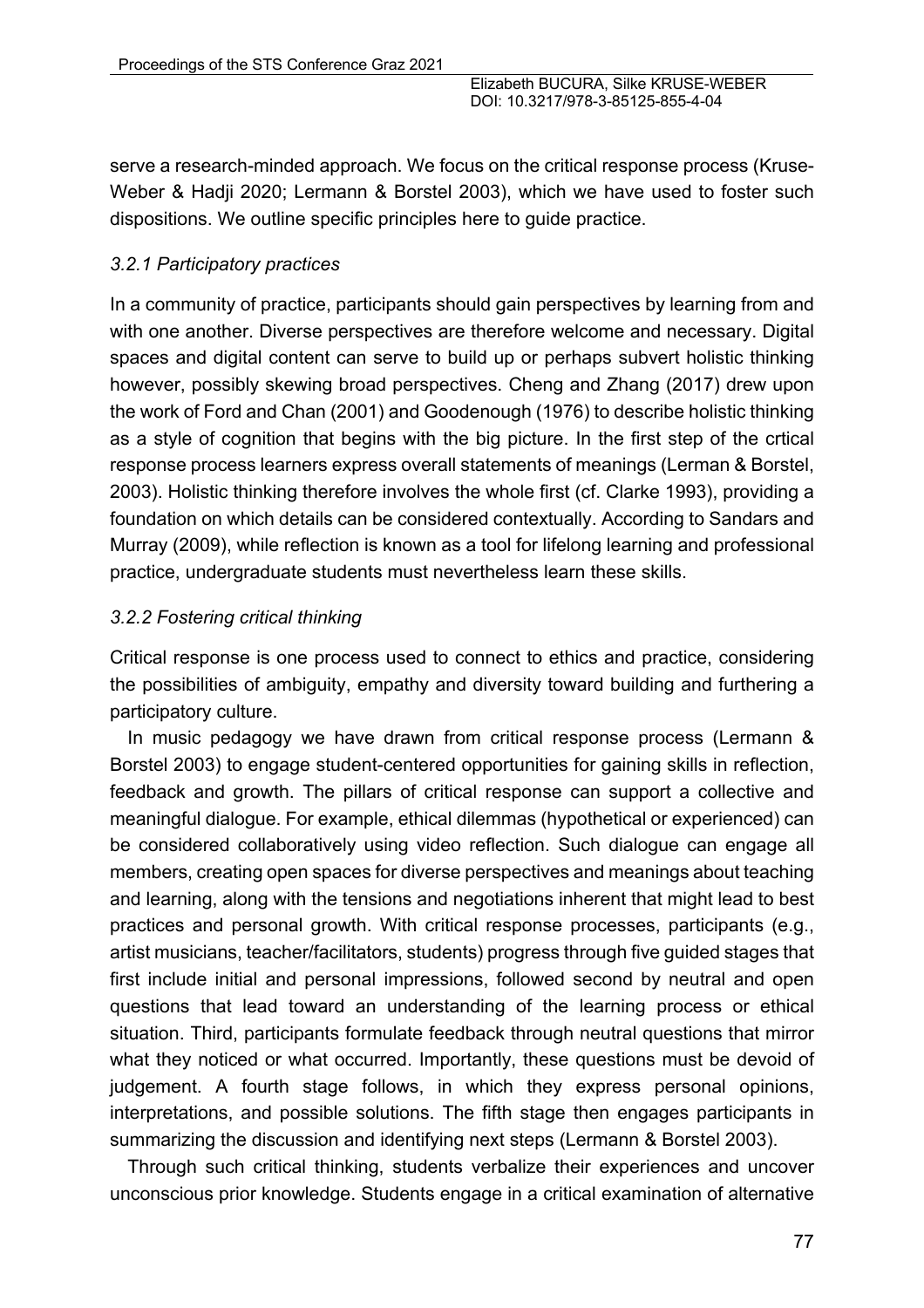and innovative ways of thinking and communicating. By not allowing participants to make judgements in CRP, the students are confronted with the challenge of reformulating and revisiting their opinions. Aligned with the work of Dweck (2006), as aforementioned, critical response focuses toward what one is becoming, rather than a deficiency-mindset of what one is not.

## *3.2.3 Ethical principles and processes*

Using Smith's (2003) ethical principles for educational research, based on the American Psychological Association (APA, 2021) guidelines, and with inclusion of Blomberg et al. (2013), we summarize ethical principles for research and pedagogical practices (Fig. 1). In addition, we discuss not only the recommendations of ethical practices as principles, but we also consider an implementation of them specific to our inquiry in higher education music pedagogy. Figure 1 therefore also includes both preand post- planning and reflection, as well as ways holistic thinking and crucial response can be implemented within a community of practice.

First, we consider that a community of practice is necessary for collaborative and individual reflection. While Lave and Wenger's (1991) notion of a community of practice may appear exclusionary due to the establishment of group norms, normative practices can provide structure by which diverse representation can be upheld. Norms of respect, openness and an atmosphere of welcome, carried out through Hewitt's (2009) extramusical categories of pedagogical practices, performance practices and transmission, support such inclusivity.

| <b>Community of practice</b><br><b>Holistic thinking</b>                       |                                                                           |                                                               |                                                          |                                                              |                                                                      |
|--------------------------------------------------------------------------------|---------------------------------------------------------------------------|---------------------------------------------------------------|----------------------------------------------------------|--------------------------------------------------------------|----------------------------------------------------------------------|
|                                                                                | <b>Multiple Roles</b>                                                     | Teacher, researcher<br>relationship                           | Possibility of power,<br>coersion,<br>exploitation, harm | <b>Alternatives</b><br>presented, choices                    |                                                                      |
|                                                                                | <b>Informed Consent</b>                                                   | Voluntariness                                                 | purpose, rights, risks,<br>benefits, support             | Continuous consent                                           |                                                                      |
| Pre Planning:<br><b>Identification of</b><br>learning goals &<br>instructional | Confidentiality and<br>Privacy                                            | Privacy and<br>contextualization                              | Limits of<br>confidentiality                             | <b>Practical security</b><br>measures                        | <b>Post Production &amp;</b><br><b>Reflection:</b><br>Alignment with |
| approach                                                                       | <b>Intellectual Property</b><br>Particular videos<br>chosen and rationale | Credit for authorship                                         | anonymity                                                | preservation of<br>records                                   | instructional goals<br>& assessments                                 |
|                                                                                | Use of ethical<br>resources                                               | Resources:<br><b>Belmont Report</b><br><b>APA Ethics Code</b> | <b>Institutional Review</b><br>Board for research        | Ethical principles or<br>code of conduct<br>(field-specific) |                                                                      |
| <b>Critical response</b>                                                       |                                                                           |                                                               |                                                          |                                                              |                                                                      |

**Fig. 1. Ethical principles and process. (Adapted from Blomberg et al. 2013; Smith 2003.)**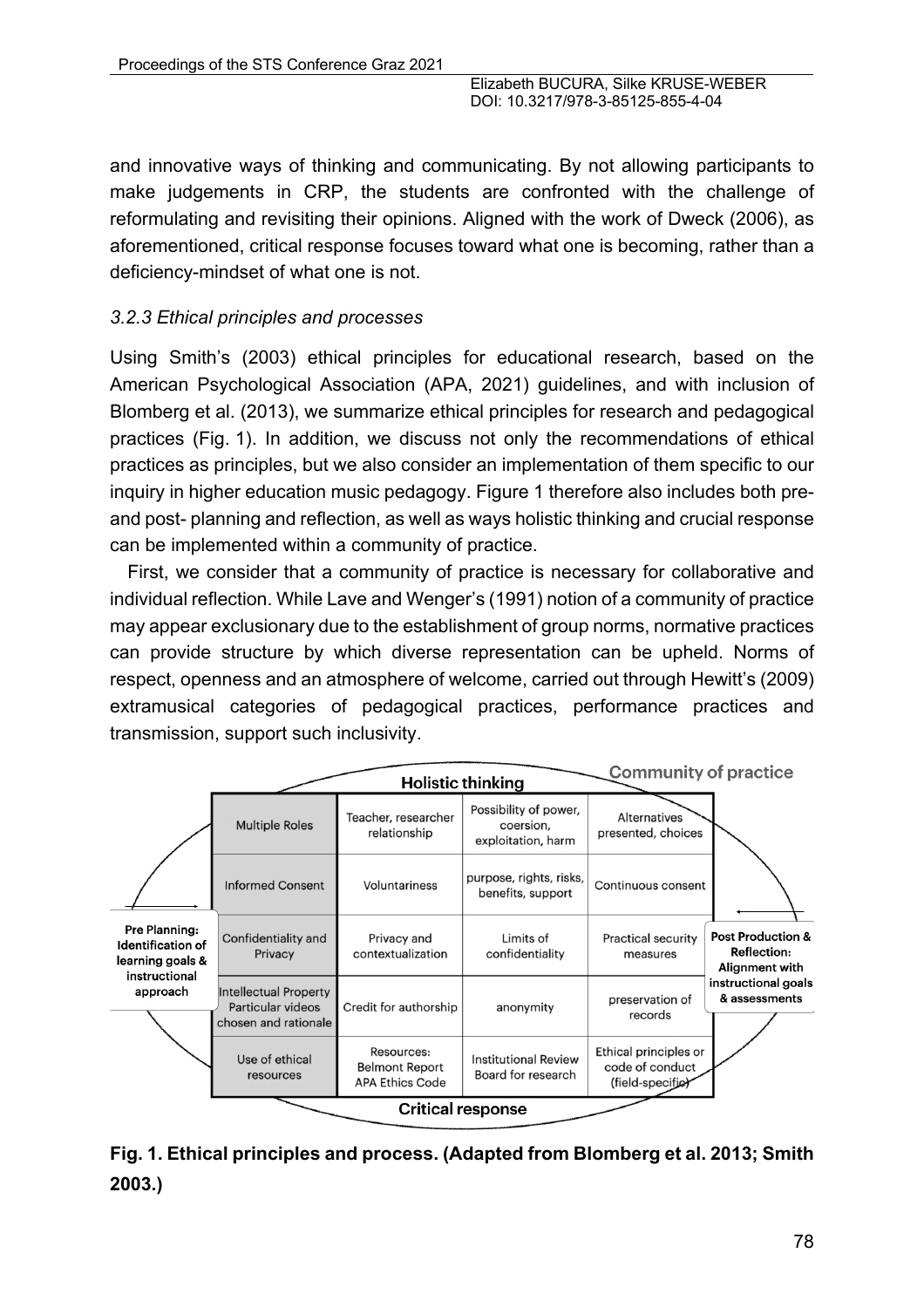Holistic thinking (watching, observing) and critical response can inform a practical implementation of ethical principles. Holistic thinking is a whole–part–whole approach to learning: viewing the big picture, delving into contextualized details, and applying it back to the whole. This can be an individual style of cognition, established as a norm in a community of practice, and encouraged through one's facilitation of students' experiences. Initial, open-ended questions can prompt students into big-picture thinking. Critical response process however, necessitates group interactions within the community of practice. Here, students similarly progress through stages that begin with general impressions of the big picture, yet they do so collaboratively in order to gain skills in reflection and a negotiation of perspectives. As learning is both individual and collaborative, holistic thinking and critical response are equally important for student growth.

Also, we consider the significance of planning and reflection for the implementation of ethical principles. An important precursor to ethical video use involves discussing the aims of video use, the content identified for use, and the extent to which students are informed. Practical elements of videography must be considered, for instance camera placement, subjects and framing, context, and so on. Video postproduction demands further consideration: the length of time videos will be stored, selected content to present, and editing practices. These choices can also serve a pedagogical purpose, revealing much about the student who makes these decisions. For instance, editing can highlight confidence or imperfections, which may be instructive, or feign perfection to avoid demonstrating vulnerabilities. Similarly, it can be revealing for instructors to see whether a student shares content from a deficit-model (e.g., mistakes, struggles, frustrations) or a positive orientation (e.g., successes, enthusiasm). These choices may implicate the student's feelings of psychological safety (or lack of) among peers and teachers/researchers.

Smith (2003) noted five categories for ethical practices in educational research, which we discuss in detail below: (1) intellectual property, (2) multiple roles, (3) informed consent, (4) confidentiality and privacy, and (5) use of ethical resources. Blomberg et al. (2013) also noted ethical considerations for the pedagogical use of video content. They highlighted the need to first identify learning goals and to provide a thoughtful rationale for instructional approaches and for video selection. Blomberg et al. also noted the importance of acknowledging and articulating limitations, strategies and reflection in alignment with instructional goals and assessment. Additionally, we include insights from the Code of Ethics of the *Deutsche Gesellschaft für Erziehungswissenschaft* (DGfE; German Educational Research Association; DGfE Council 2016), which provides additional guidelines for pedagogy.

*Intellectual property* provides explicit credit for authorship, considering author roles and the relationship of their contributions to the whole. Authors should ideally discuss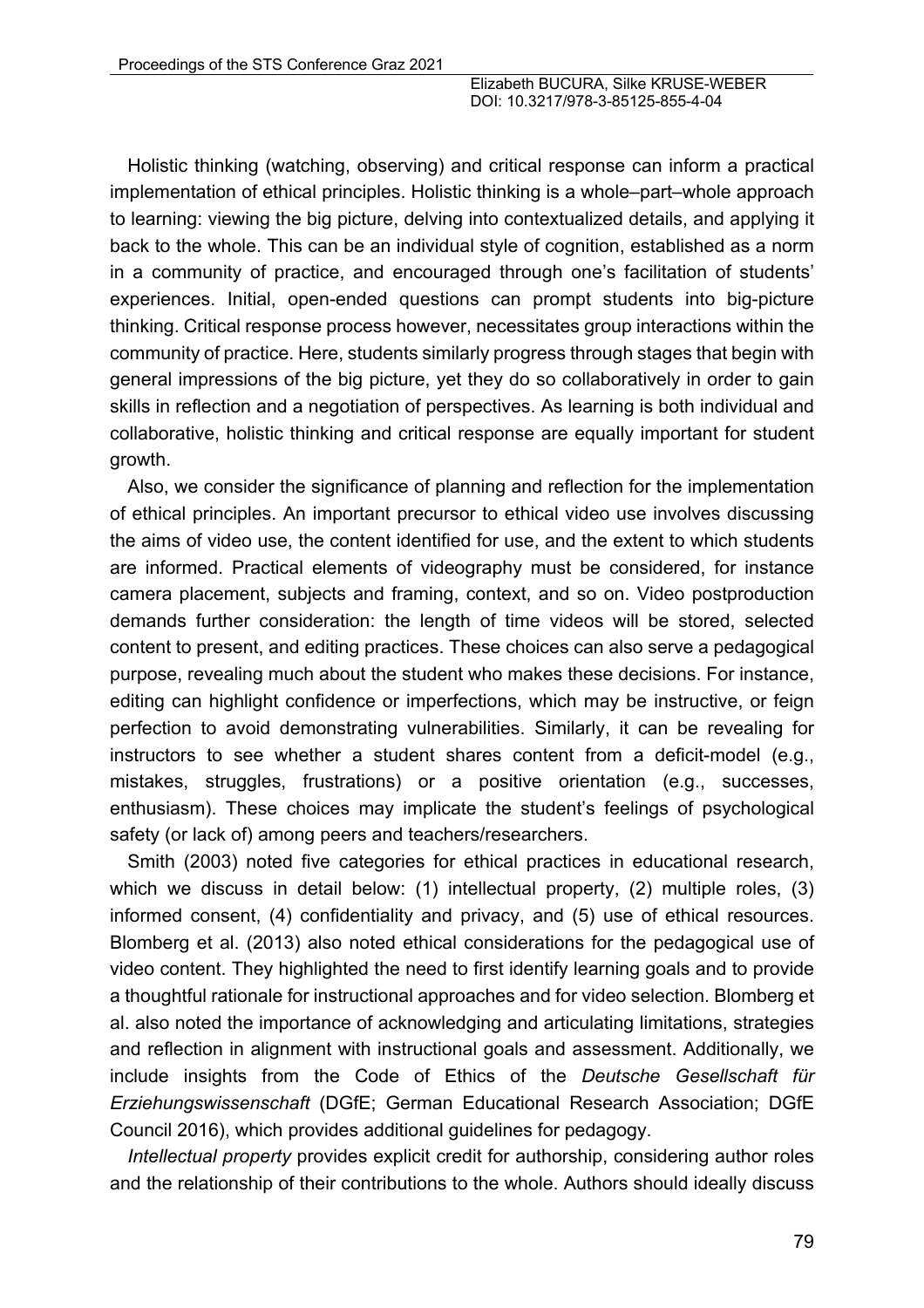intended contributions in advance of the work, documenting them carefully. Intellectual property includes topics of confidentiality and anonymity. These are intended to protect contributors' identities and identifying information. Intellectual property also involves authenticity and a careful preservation of records, like safe storage and establishment of trust. These principles coincide with Article 2 of DGfE's Code of Ethics: Publications (DGfE Council 2016, p. 2). Research results should be made available to the public and all project contributors, including predecessors, partners and competitors, who are given explicit credit for their roles.

*Multiple roles*, including intersecting or overlapping roles, are common in educational research. A teacher-researcher must carefully navigate their possibly conflicting roles. Possibilities exist for undue coercion that results from an unavoidable teaching power dynamic. In the lessons, exploitation and harm are possible, even when unintended. Similarly, the graduate students in this discussion are both teachers and students. In a university class they take on the role of student among colleagues, while music teacher to their students. They must navigate their roles carefully to avoid harming their own students. Allowing students (both university students and their pupils) to make alternative choices (for instance not appearing on a video recording but participating in a live peer teaching episode instead) may mitigate potential harm as they navigate these roles and participate in a community of practice. The DGfE Council (2016, p. 3) noted the importance of dealing respectfully and ethically with colleagues and others in the context of research. In Article 5, they stated that rules of good practice are a necessary and worthwhile component of teaching and academic career preparation. Principles of objectivity and justice must be upheld so as not to disadvantage or discriminate others.

*Informed consent* speaks to people's rights (e.g., students, participants) to willingly consent to participate. Specifically, participants must not be coerced, but instead must voluntarily and explicitly consent to participate with an understanding of the purposes and limitations of the study or learning scenario. Consent, however, is continuous, meaning it can be revoked at any time. With digital video content, participants can request that videos of themselves be deleted or de-identified (e.g., blurred face, names cut from the title/label, audio and/or video). Participants must understand their rights as well as the possible risks or benefits of their participation. The DGfE Council's (2016, pp. 1–3) use of informed consent involves respect for a person's identity and integrity, their explicit consent, and confidentiality of data.

*Confidentiality and privacy* overlaps somewhat with informed consent, yet necessitates distinct consideration. Privacy must be contextualized to the specific population and individual. For example, privacy concerns among one group may not be problematic to another. While one individual may express comfort with personal data included on video content for continuous use, another may stipulate concerns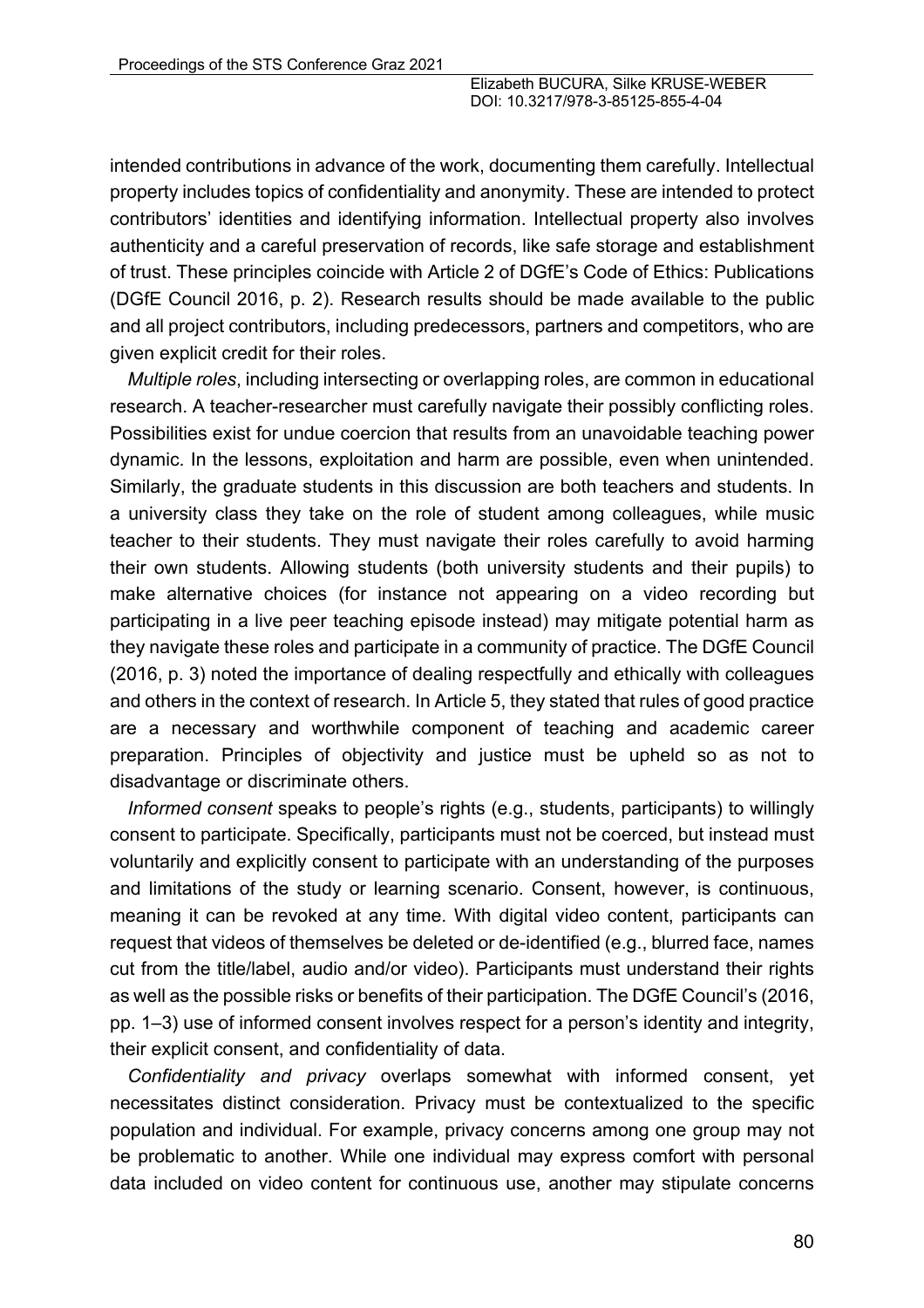(e.g., that their name not be used or that their video data must be encrypted for storage and only accessed by certain individuals). Others may not offer their consent. These choices must be made individually, with no explanation needed. Prior to asking for consent, researchers must make these options clear so that individuals do not feel pressured or coerced. Confidentiality, even with the highest standards, has limitations. Encrypted data, for instance, can be breached, and de-identified videos could still be recognizable. Participants must understand the limits of confidentiality measures in order to be fully informed when making decisions. Practical security measures, however, can provide layers of protection.

Finally, we discuss *ethical resources*. *The Belmont Report*, for instance, reminds researchers of the need for oversight and the possibility of research harm (National Commission for the Protection of Human Subjects of Biomedical and Behavioral Research 1979). All ethical decisions should be grounded in a commitment to do no harm to those involved. Institutional review boards and ethics commissions provide helpful oversight and guidance. Researchers should therefore consult them with questions that arise during any stage of the process. Additionally, field-specific ethical principles (e.g., ethical principles of music pedagogy) should be developed, consulted, and revised over time. The DGfE Council (2016) noted that experts can weigh in with opinions and reviews, within or apart from ethical bodies such as university ethics commissions.

### *3.2.4 Didactic sequencing*

For all stages of ethical decision making, we propose the following pedagogical sequence (see Fig. 2). Teacher-researchers must weigh each of the five categories sensitively and thoroughly as they move through the considerations outlined above using holistic thinking and critical response approaches with the class. They can utilize the same analytic skills they use for teaching to process through ethical practices and research. Preservice teachers can use this sequence to build reflective habits.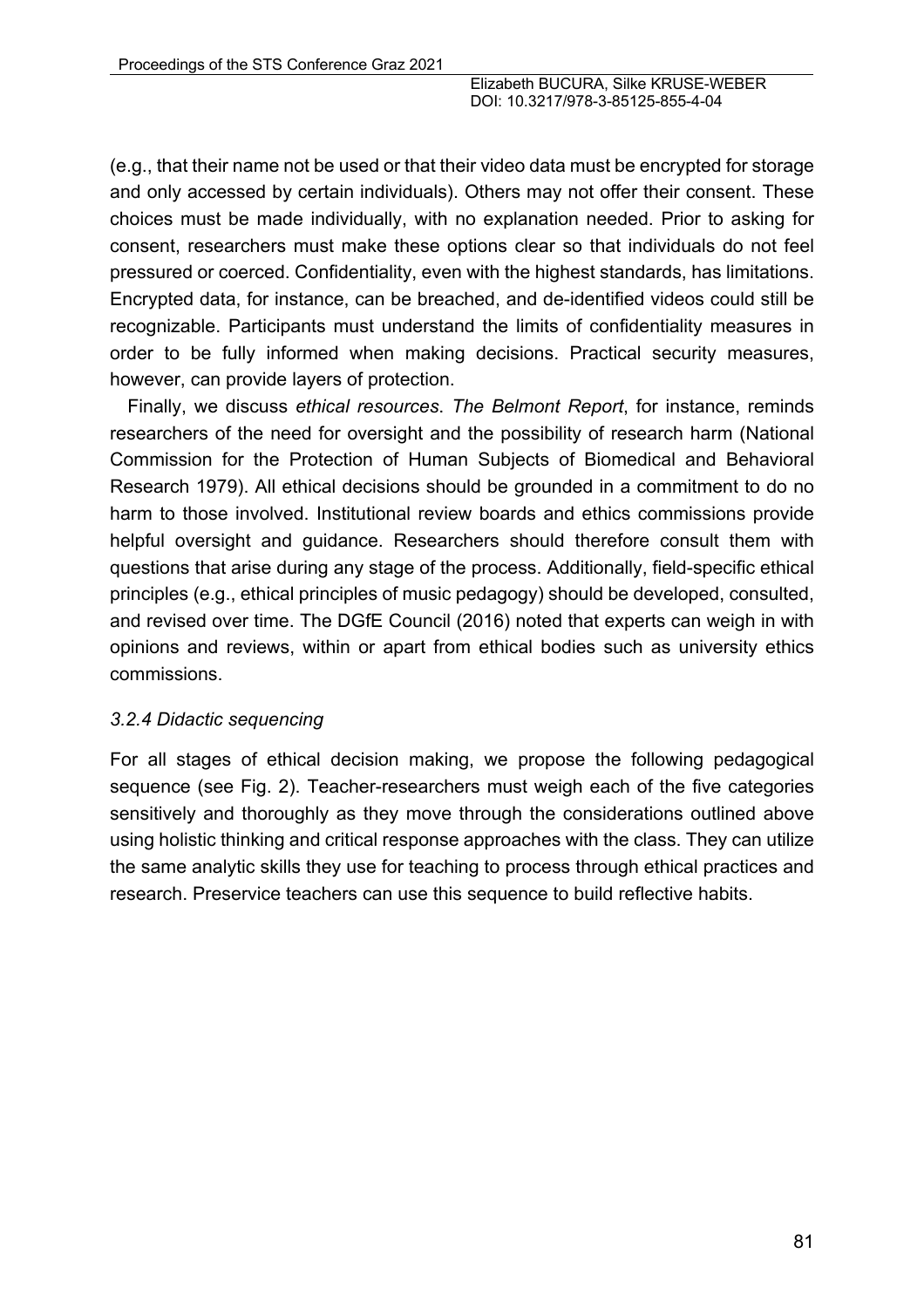

#### **Fig. 2. Didactic sequence for ethical video use.**

While the video students bring to class will be fixed, they will continue to record lessons, therefore reflect in planning new goals for their teaching behavior for subsequent recordings. Once a video is made, it will be determined through reflective practice to what extent it will be shown in the teaching environment. The sequence begins with students watching the video to determine the overall scope of the video's pedagogical use and its holistic value through statements of meanings. It is particularly important to be guided toward holistic thinking, as one may otherwise prematurely focus on opinion/judgement, or minutiae, such as poorly-worded instructions or a student's off-task behavior. In the context of instrumental and vocal lessons instructor and peer feedback should emphasize autonomous learning, giving learners the ability to evaluate their own work. Accordingly, we first concentrate in the overall meaning of the work, embracing a diversity of perspectives. The question stands, how did we experience this work? In research, ethical decisions demand the same: an initial viewing to ascertain the value and purpose of content (e.g., a video). The holistic thinking stage is primarily an individual act; it involves watching and thinking in the moment, that is, while teaching one's student, and considering oneself afterward in a reflective state while viewing (and reviewing) the recording.

The middle phase, interpretation, exists between—and is a blend of—holistic thinking as an individual, and the critical response process of a community of practice. This is a social activity, requiring psychological safety as a participatory community of practice, and necessitates guidelines of mutual respect, openness to different ideas and voice for all participants. Interpretation begins with one's own thinking and gradually moves from the macro to micro. It includes the form or arc of the lesson,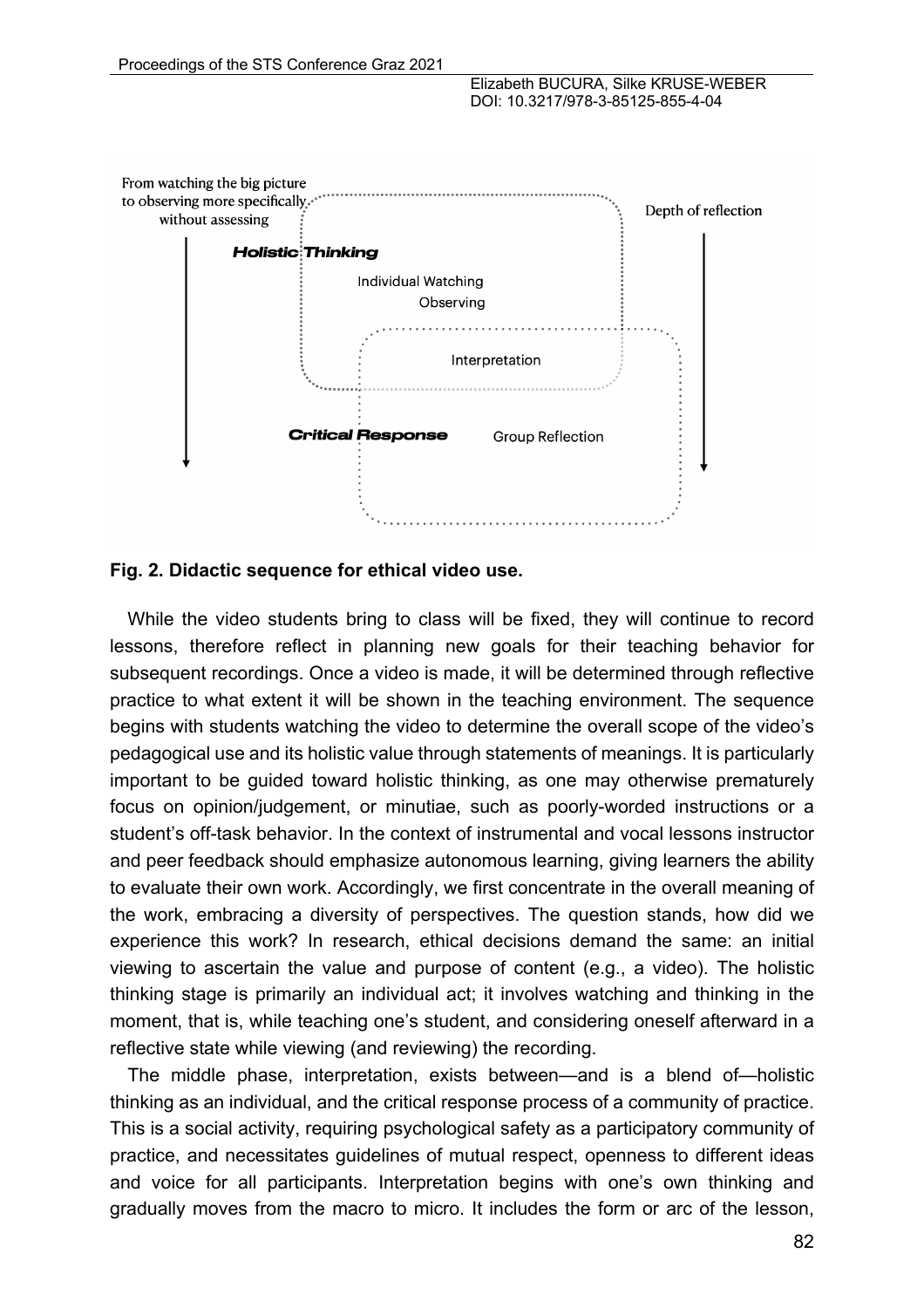interactions, pacing and sequence of instruction between teacher and student, the conditions of the learning environment, clues about participants' feelings, and so on. These components are an important stage in an interpretation of video content.

Interpretation organically transitions into social dialogue, enabling preservice music teachers to engage in the critical response process. This creates a structure of safety for meaningful dialogue. We believe that the critical response process fosters preservice music teacher-researchers to think deeply, creatively, and subtly about their roles as teachers, researchers, and students, while weighing unclear ethical and teaching dilemmas that will become a cornerstone of their pedagogical practices.

#### **4 Conclusion**

In this paper we reflect a sustainable and responsible use of digital content in the context of instrumental and vocal pedagogy. Our aim is to raise awareness of ethical principles toward responsible use of videography in instrumental and vocal lessons and teacher education in alignment with RRI principles. These pedagogical recommendations should be used to build community, foster empathy and trust, and build perspective and growth among music teachers as reflective practitioners who can sensitively consider the ethics of their teaching related to digital content.

Music presents a challenge to digitally mediated spaces, particularly when addressing problems of sound feedback, delay, and poor audio quality. The use of digital content like video recorded instrumental lessons can alleviate some of these problems, as it can preserve the sound quality and timing, approximating the original live sounds. Referencing Hewitt's (2009, p. 4), three norms of pedagogical practices, performance practices, and transmission practices in higher music education, music is a domain well-situated within values of participatory culture and community of practice. Music should be social, interactive, and improvisatory as a historically human endeavor spanning all cultures. Music therefore must be in time and with quality audio in order to facilitate students' growing artistry. Among less experienced music students this issue becomes even more pressing. As Fors, Bäckström and Pink (2013) noted, learning is emplaced in an integrated relationship of mind, body and environment. Music too, encompasses these interactions of the intellectual, the physical, and the collective, particularly important when digitally mediated.

Videography in this project is focused primarily on student-created video recordings of their own teaching of instrumental or vocal synchronous and live lessons. It can also reference a wide array of other possibilities, including public content, instructor-created class content, digital supporting materials, and so on. Each type of digital content may require in-depth ethical considerations, perhaps expanding or broadening beyond the principles we have outlined here. As digital content continues to take on new forms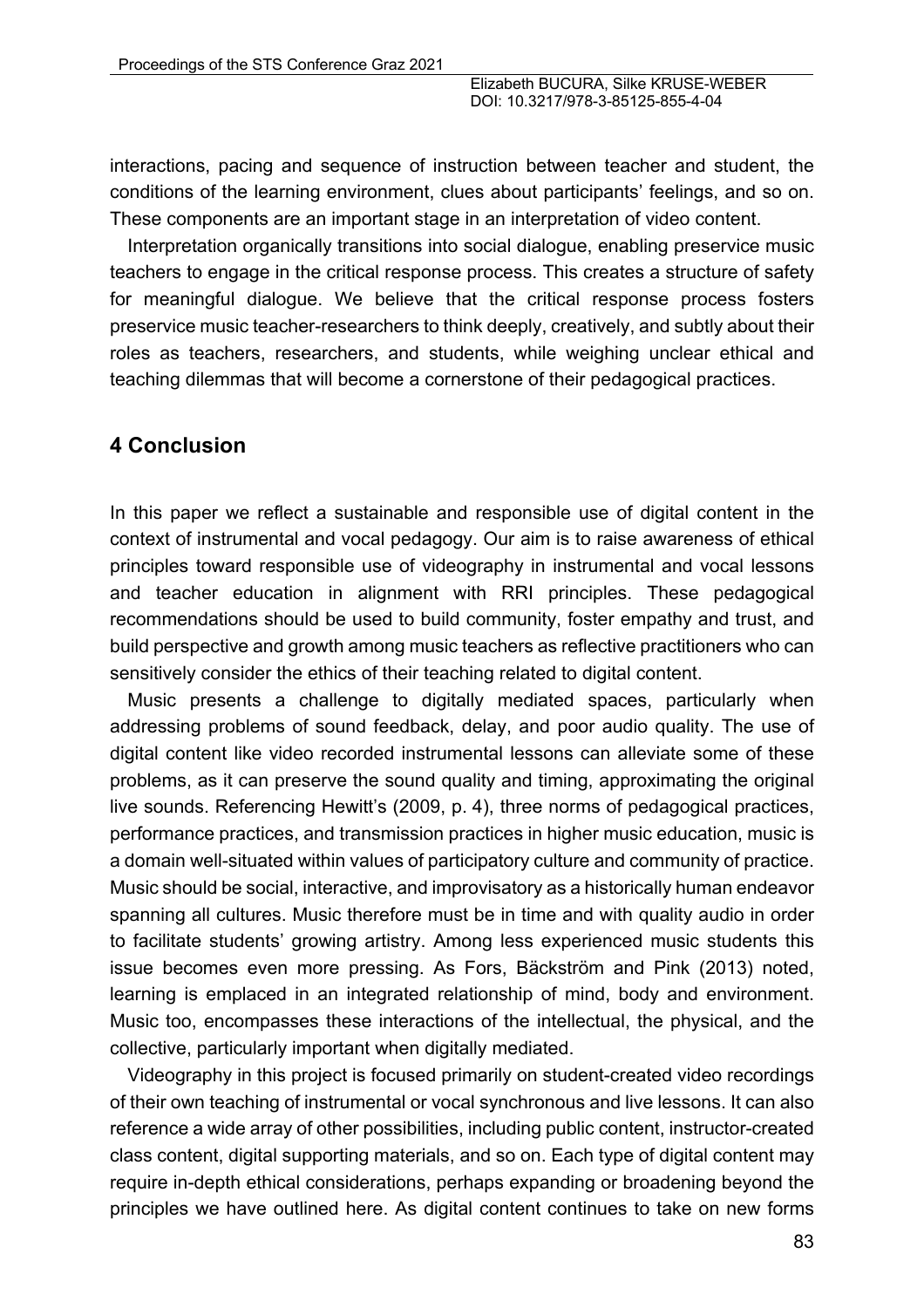and roles in higher education, these considerations will become continually pressing not only for university students' learning experiences, but for the role modelling such considerations provide them when then enacting their teaching roles. As well, classes that are held virtually may necessitate different considerations for fostering a community of practice than those held hybrid or in-person.

Naturally, aspects of the aforementioned ethical considerations for video use are also relevant to other fields in higher education that make use of video recordings as a didactic resource. Most notably, this applies in general teacher education, as pedagogical considerations take center stage, but may be liberated from the concerns associated with top sound quality and artistic interactions.

### **References**

- Aksoy, Hüseyin Can (2008): The right to personality and its different manifestations as the core of personal data. In Ank Law Rev 5 (2), pp. 235–249. DOI: 10.1501/Lawrev\_0000000057.
- American Psychological Association (n.d.): Ethical principles of psychologists and code of conduct. https://www.apa.org/ethics/code [Accessed 9 May 2021].
- Blomberg, Geraldine; Renkl, Alexander; Sherin, Miriam G.; Borko, Hilda; Seidel, Tina (2013): Five research-based heuristics for using video in pre-service teacher education. In J Educ Res Online 5 (1)*,* pp. 90–114. https://www.waxmann.com/artikelART102716 [Accessed 7 May 2021].
- Cheng, Hong-Yu; Zhang, Shu-Qiang (2017): Examining the relationship between holistic/analytic style and classroom learning behaviors of high school students. In Eur J Psychol Educ 32 (2), pp. 271–288. DOI: 10.1007/s10212-016-0289-6.
- Clarke, John A. (1993): Cognitive style and computer assisted learning: Problems and a possible solution. In Assoc Learn Technol J 1 (1), pp. 47–59. DOI: 10.1080/0968776930010106.
- Clausen, Andrea (2009): Grundwissen Unternehmensethik: Ein Arbeitsbuch [Translation: Basic Business Ethics: A Workbook]. Tübingen, Basel: A. Francke.
- Council of the European Union; European Parliament 2016: Regulation (EU) 2016/679 of the European Parliament and of the Council of 27 April 2016. In Off J Eur Union 2016 (119). https://op.europa.eu/s/o9Lt [Accessed 8 May 2021].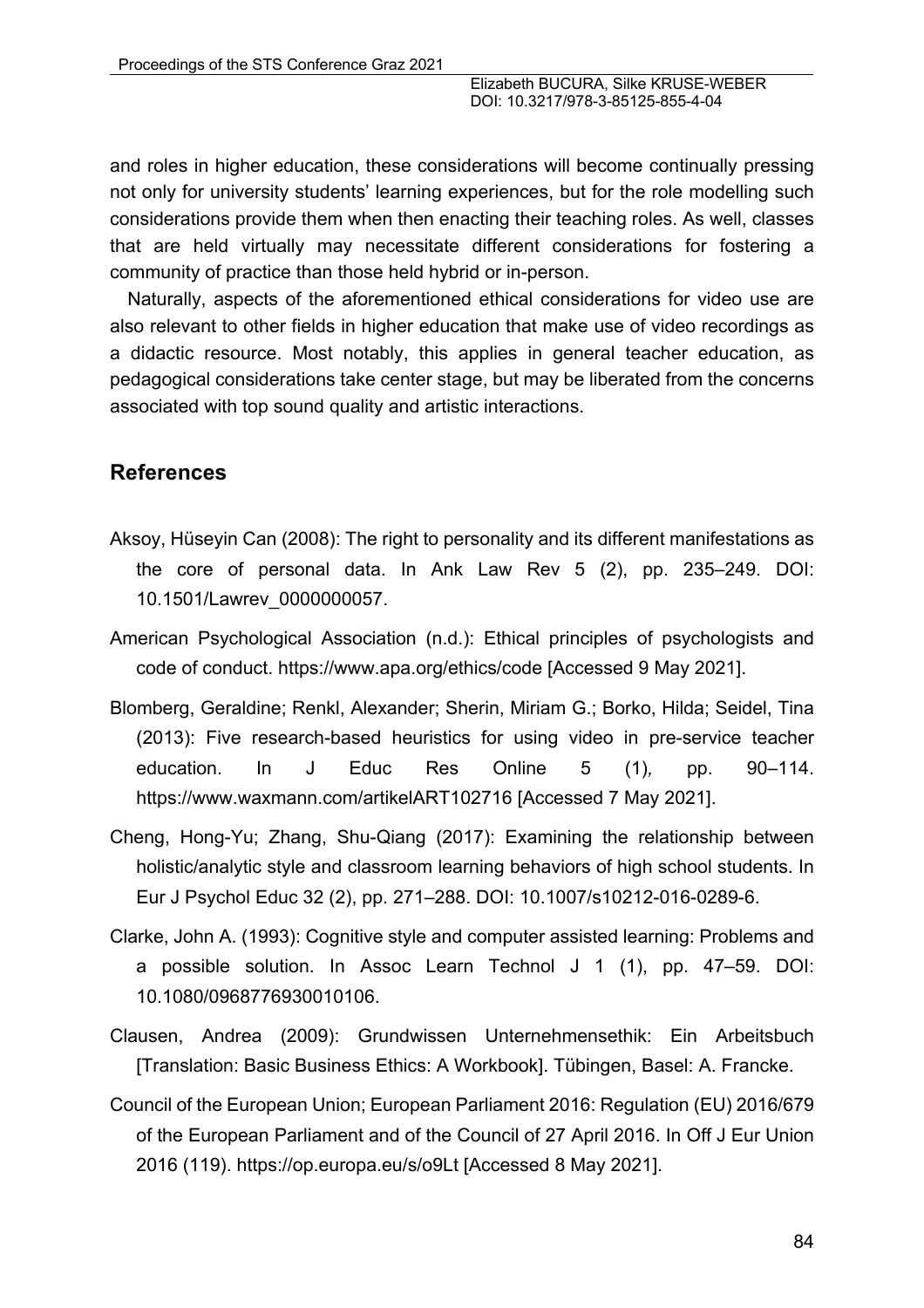- DGfE Council (2016?): Code of ethics of Deutsche Gesellschaft für Erziehungswissenschaft, DGfE (German Educational Research Association, GERA). CHECK CHECK Available at: Available at: https://www.dgfe.de/fileadmin/OrdnerRedakteure/Satzung\_etc/Ethikkodex\_englisc h.pdf [Accessed 17 April 2021].
- Doerne, Andreas; Lessing, Wolfgang (2020): Durch die Brille des "knowing with": Grundlegende Überlegungen zur Gestaltung von IGP-Studiengängen [Through the lens of "knowing with": Basic considerations for the design of courses of instrumental and vocal pedagogy]. In Üben & Musizieren 5 (2020), pp. 6–8.
- Dweck Carol S. (2006): Mindset: the new psychology of success. New York: Random House.
- European Commission (n.d.): Horizon 2020 online manual. [online] https://ec.europa.eu/research/participants/docs/h2020-funding-guide/crosscutting-issues/ethics\_en.htm# [Accessed 7 May 2021].
- Fecher, Benedikt; Friesike, Sascha (2014): Open science: One term, five schools of thought. In Bartling, Sönke; Friesike, Sascha (Eds.): Opening science: The evolving guide on how the internet is changing research, collaboration and scholarly publishing. Cham, Switzerland: Springer Open. pp. 17–47. DOI: 10.1007/978-3- 319-00026-8\_2.
- Ford, Nigel; Chen, Sherry Y. (2001): Matching/mismatching revisited: An empirical study of learning and teaching styles. In Br J Educ Technol 32, pp. 5–22. DOI: 10.1111/1467-8535.00173.
- Fors, Vaike; Bäckström, Åsa; Pink, Sarah (2013): Multisensory emplaced learning: Resituating situated learning in a moving world. In Mind Cult Activity 20 (2), pp. 170–183. DOI: 10.1080/10749039.2012.719991.
- Goodenough, Donald R. (1976): The role of individual differences in field dependance as a factor in learning and memory. In Psychol Bull 83 (4), pp. 675–694. DOI: 10.1037/0033-2909.83.4.675.
- Hasegawa, Daisuke; Asano, Yu (2016): Latest trends and future outlook for open data: Making public-sector data available to the private sector. In Hitachi Rev 65 (1), pp. 724–728. https://www.hitachi.com/rev/pdf/2016/r2016\_01\_103.pdf [Accessed 5 May 2021].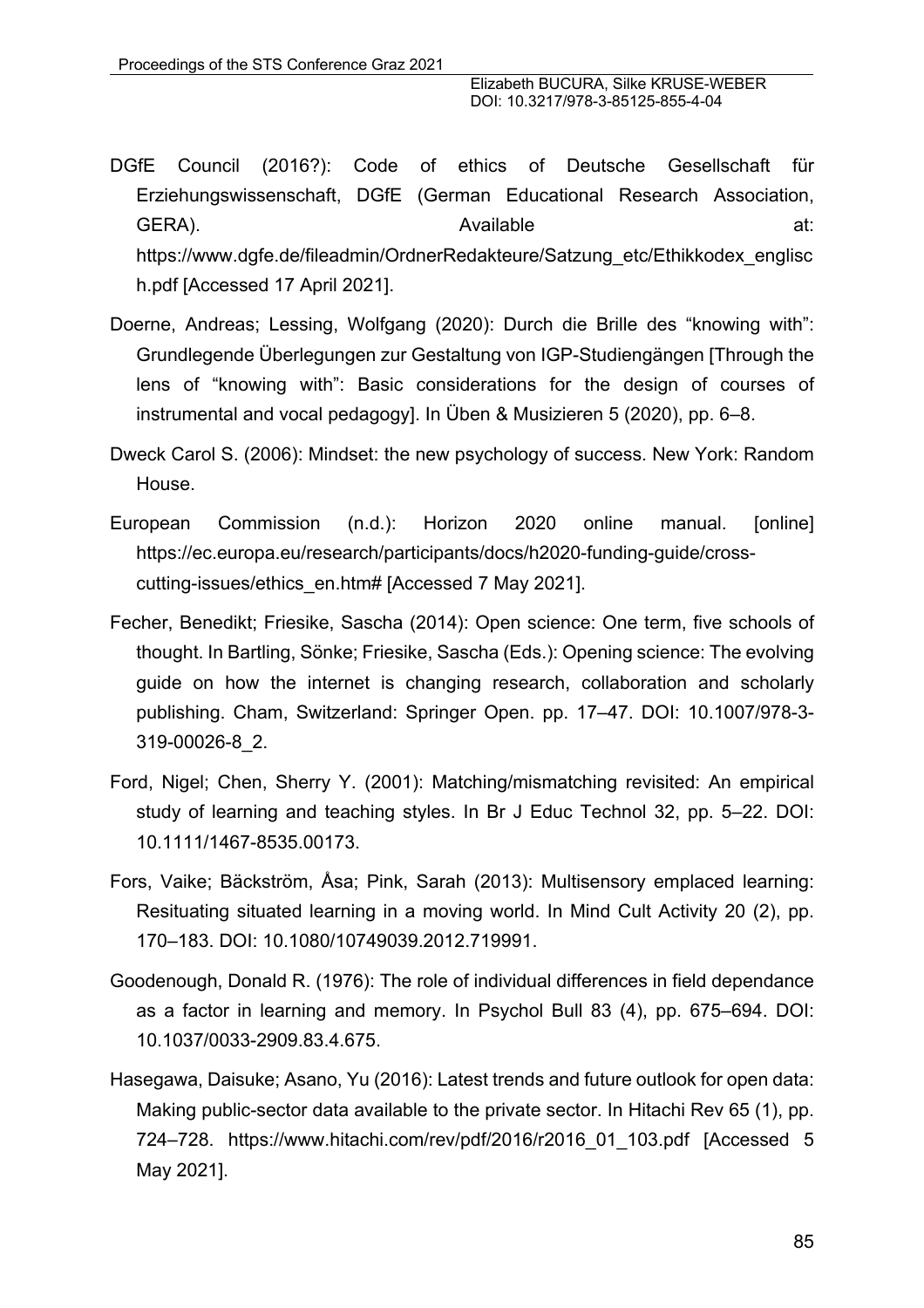- Hewitt, Allan (2009): Musical styles as communities of practice: Challenges for learning, teaching and assessment of music in higher education. In Art Humanities in Higher Education 8 (3), pp. 329–337. DOI: 10.1177/1474022209339956.
- Howes, David (Ed.) (2005): Empire of the senses: The sensual culture reader. Oxford: Berg.
- Jenkins, Henry (2006): Confronting the challenges of participatory culture: Media education for the 21st century. With Purushotma, Ravi; Weigel, Margaret; Clinton, Katie; Robison, Alice J. Cambridge, MA: MIT Press. DOI: 10.7551/mitpress/8435.001.0001.
- Kruse-Weber, S. & Hadji, N. (2020). Reflective Practice in der Hochschullehre. In S. Hummel (Hrsg.), *Grundlagen der Hochschullehre. Teaching in Higher Education*. S. 109–137. Wiesbaden: Springer Fachmedien.
- La Rocca, Gevisa (2012): From the alphabet to the web: How time, space, and thought have changed. In SAGE Open 2 (2). DOI: 10.1177/2158244012441940.
- Lave, Jean; Wenger, Etienne (1991): Situated learning: Legitimate peripheral participation*.* Cambridge: Cambridge University Press.
- Lermann, Liz; Borstel, John (2003): Liz Lerman's Critical Response Process. A method for getting useful feedback on anything you make, from dance to dessert. Takoma Park, MD: Dance Exchange.
- Levikov, Nika; Quacinella, Daniela; Duca, Edward (2020): Embedding RRI in a higher education institution: Lessons learned from Malta. In Int J High Educ Manag 7 (1), pp. 15–28. https://ijhem.com/cdn/article\_file/2020-08-30-12-27-58-PM.pdf [Accessed 5 May 2021].
- National Commission for the Protection of Human Subjects of Biomedical and Behavioral Research (1979): The Belmont report: Ethical principles and guidelines for the protection of human subjects of research. n.p.: U.S. Department of Health, Education, and Welfare. https://www.hhs.gov/ohrp/sites/default/files/the-belmontreport-508c\_FINAL.pdf [Accessed 11 May 2021].
- Pardo Martinez, Clara Inés; Poveda, Alexander Cotte (2018): Knowledge and perceptions of open science among researchers—A case study for Colombia. In Information 9 (11). DOI: 10.3390/info9110292.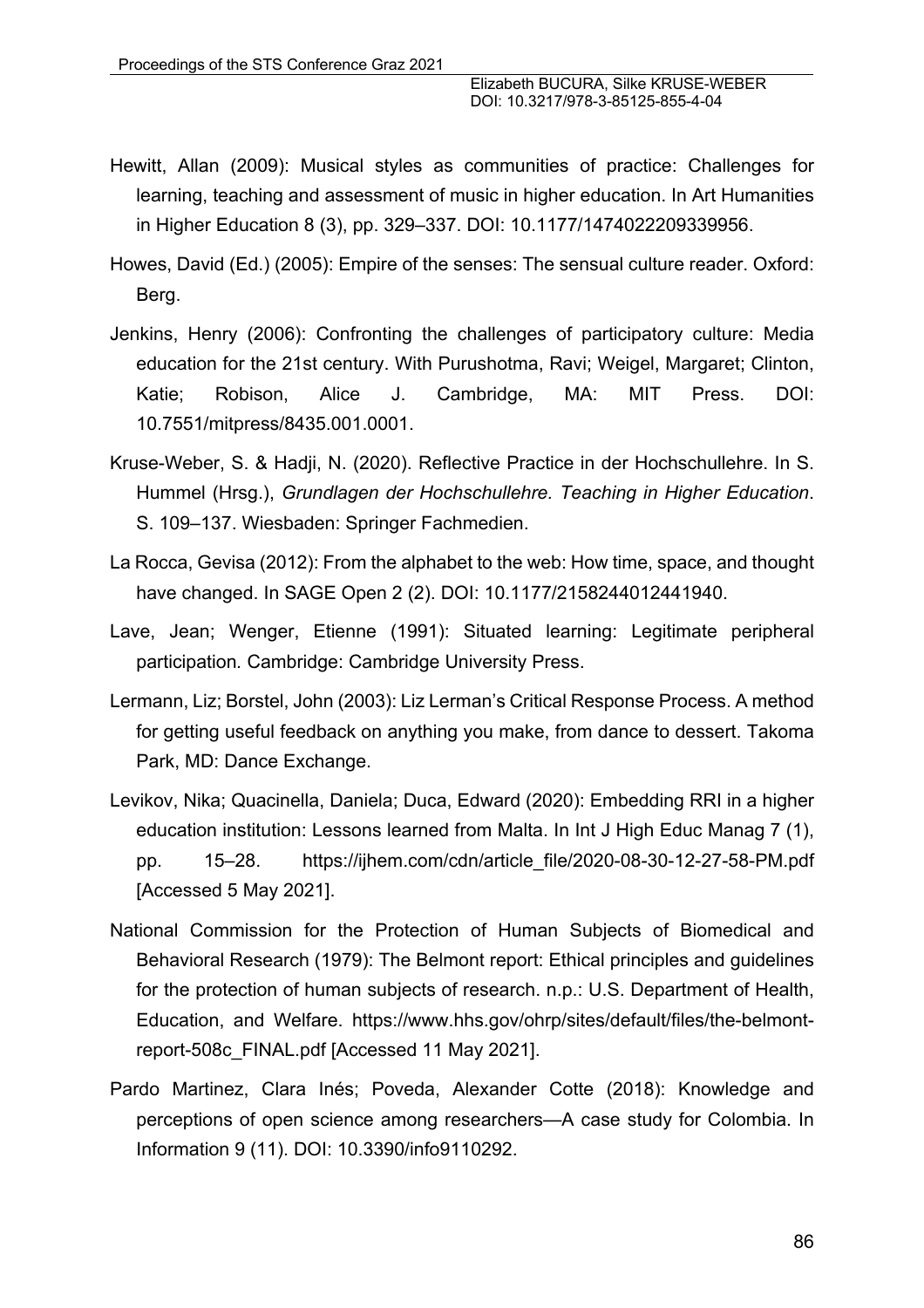- Pink, Sarah; Ardévol, Elisenda; Lanzeni, Débora (Eds.) (2016): Digital materialities: Design and anthropology. Oxford: Bloomsbury.
- Pink, Sarah; Lingard, Helen; Harley, James (2016): Digital pedagogy for safety: The construction site as a collaborative learning environment. In Video J Educ Pedagog 1 (5). DOI: 10.1186/s40990-016-0007-y.
- Rosenberg, Marshall B. (2016): Gewaltfreie Kommunikation: Eine Sprache des Lebens [Nonviolent communication: A language of life]. Paderborn: Junfermann.
- Sandars, John; Murray, Christopher (2009): Digital storytelling for reflection in undergraduate medical education: A study. In Educ Prim Care 20, pp. 441–444. DOI: 10.1080/14739879.2009.11493832.
- Schiavio, Andrea; van der Schyff, Dylan. (2018): 4E music pedagogy and the principles of self-organization. Behavioral Sciences 8 (72). doi:10.3390/bs8080072
- Selwyn, Neil (2019): What is digital sociology? Cambridge: Polity Press.
- Shevy, Mark (2008): Musical genre as cognitive scheme: Extramusical associations with country and hip-hop music. In Psychol Music 36 (4), pp. 477–498. DOI: 10.1177/0305735608089384.
- Sikder, Sujit Kumar; Herold, Hendrik; Meinel, G.; Lorenzen-Zabel, A.; Bill, R. (2019): Blessings of open data and technology: E-learning examples on land use monitoring and e-mobility. In Getzinger, Günter; Jahrbacher, Michaela (Eds.): Proceedings of the STS Conference Graz 2019. Graz: Technischen Universität. pp. 402–414. DOI: 10.3217/978-3-85125-668-0-22.
- Smith, Deborah (2003). Five principles for research ethics. [online] In Monit Psychol 34 (1). https://www.apa.org/monitor/jan03/principles [Accessed 14 April 2021].
- Sonnleitner, Magdalena; Manthey, Benjamin; Prock, Stefan (2020): Der Einsatz von Videos in der Lehrkräftebildung aus Sicht von Datenschutz und Forschungsethik [The use of videos in teacher training from the perspective of data protection and research ethics]. In Hauenshild, Katrin; Schmidt-Thieme, Barbara; Wolff, Dennis; Zourelidis, Sabrina (Eds.): Videografie in der Lehrer\*innenbildung. Aktuelle Zugänge, Herausforderungen und Potenziale. Hildesheim: Universitätsverlag Hildesheim. pp. 232–241. DOI: 10.18442/119.
- University of Music and Performing Arts Graz, SM (2020): Knowledge transfer between Graz University of Art and Music School Weiz. [online] https://www.wtz-